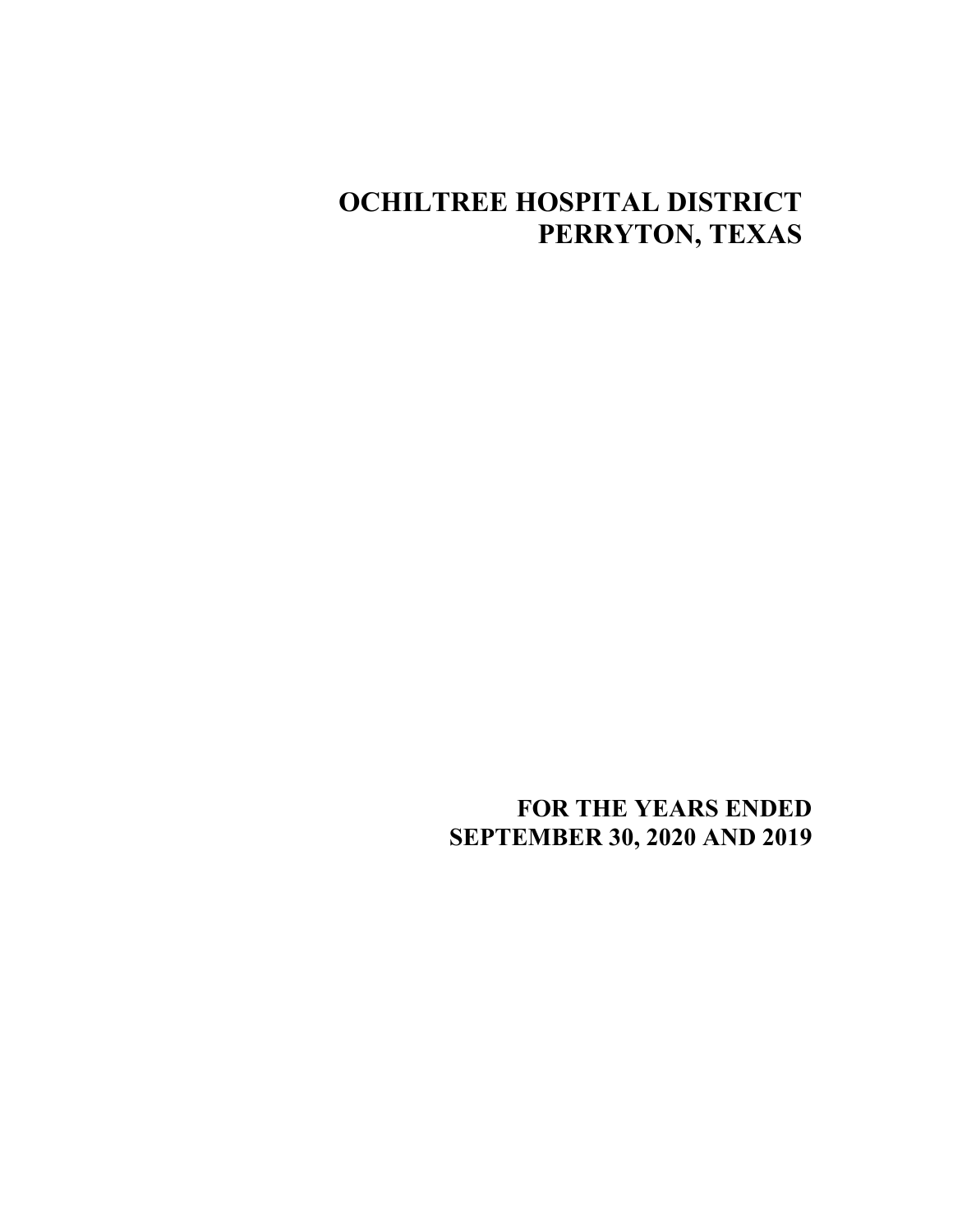

## **INDEPENDENT AUDITOR'S REPORT**

Board of Directors and Management Ochiltree Hospital District Perryton, Texas

We have audited the accompanying statements of net position of Ochiltree Hospital District (the "District"), as of September 30, 2020 and 2019, and the related statement of revenues, expenses, and changes in net position, and statement of cash flows for the years then ended, and the related notes to the financial statements, which collectively comprise Ochiltree Hospital District's basic financial statements.

#### **Management's Responsibility for the Financial Statements**

Management is responsible for the preparation and fair presentation of these financial statements in accordance with accounting principles generally accepted in the United States of America; this includes the design, implementation, and maintenance of internal control relevant to the preparation and fair presentation of financial statements that are free from material misstatement, whether due to fraud or error.

#### **Auditor's Responsibility**

ł

Our responsibility is to express an opinion on these financial statements based on our audits. We conducted our audits in accordance with auditing standards generally accepted in the United States of America. Those standards require that we plan and perform the audit to obtain reasonable assurance about whether the financial statements are free from material misstatement.

An audit involves performing procedures to obtain audit evidence about the amounts and disclosures in the financial statements. The procedures selected depend on the auditor's judgment, including the assessment of the risks of material misstatement of the financial statements, whether due to fraud or error. In making those risk assessments, the auditor considers internal control relevant to the entity's preparation and fair presentation of the financial statements in order to design audit procedures that are appropriate in the circumstances, but not for the purpose of expressing an opinion on the effectiveness of the entity's internal control. Accordingly, we express no such opinion. An audit also includes evaluating the appropriateness of accounting policies used and the reasonableness of significant accounting estimates made by management, as well as evaluating the overall presentation of the financial statements.

We believe that the audit evidence we have obtained is sufficient and appropriate to provide a basis for our audit opinion.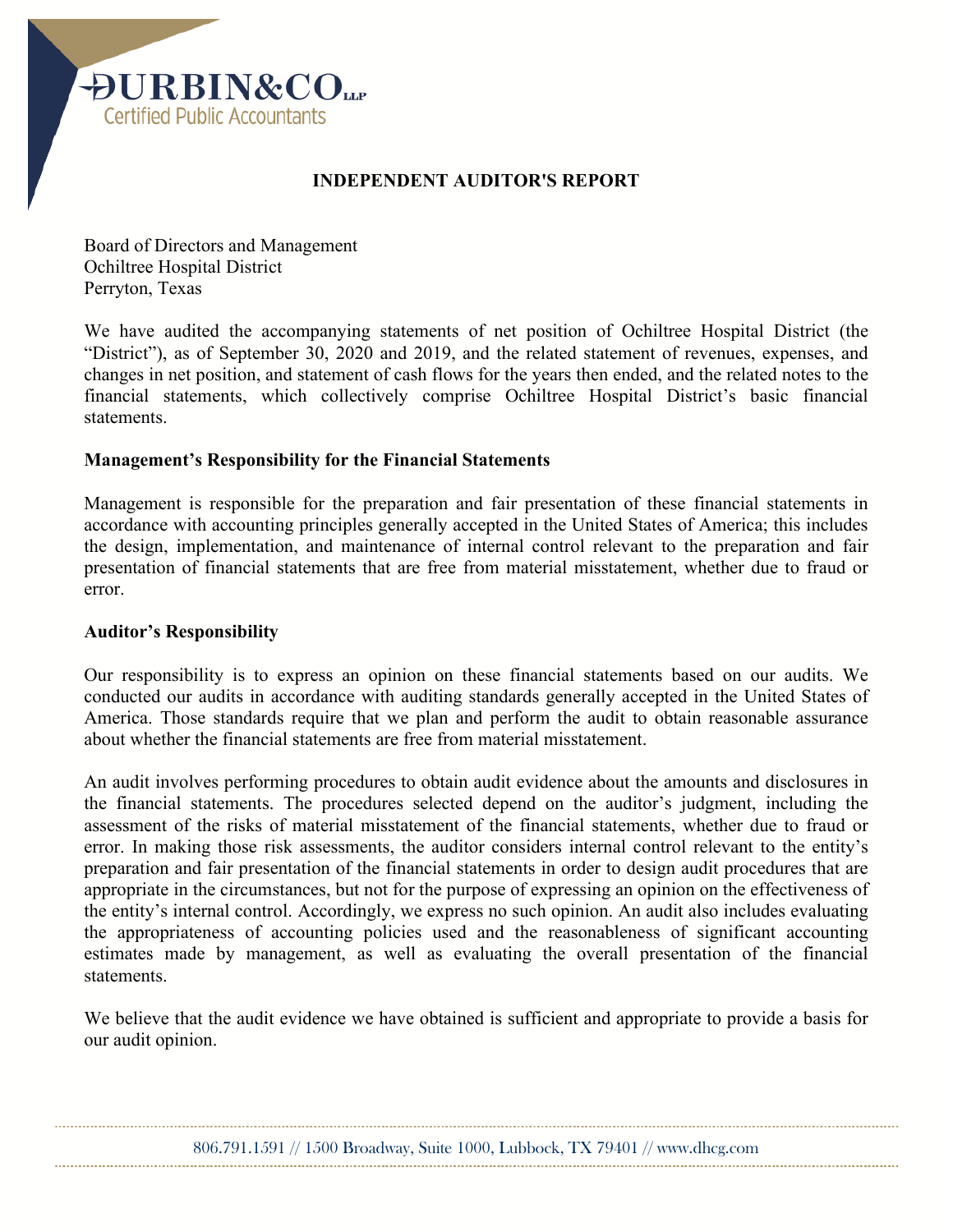Durbin & Company, L.L.P. Certified Public Accountants

#### **Opinion**

In our opinion, the financial statements referred to above present fairly, in all material respects, the financial position of Ochiltree Hospital District, as of September 30, 2020 and 2019, and the changes in its financial position and its cash flows for the years then ended in accordance with accounting principles generally accepted in the United States of America.

# **Other Matter**

#### *Required Supplementary Information*

Accounting principles generally accepted in the United States of America require that the management's discussion and analysis on pages A-1 through A-5 be presented to supplement the basic financial statements. Such information, although not a part of the basic financial statements, is required by the Governmental Accounting Standards Board who considers it to be an essential part of financial reporting for placing the basic financial statements in an appropriate operational, economic, or historical context.

We have applied certain limited procedures to the required supplementary information in accordance with auditing standards generally accepted in the United States of America, which consisted of inquiries of management about the methods of preparing the information and comparing the information for consistency with management's responses to our inquiries, the basic financial statements, and other knowledge we obtained during our audit of the basic financial statements. We do not express an opinion or provide any assurance on the information because the limited procedures do not provide us with sufficient evidence to express an opinion or provide any assurance.

Durbin & Company, L.L.P.

Durbin & Company, L. L. P. Lubbock, Texas June 21, 2021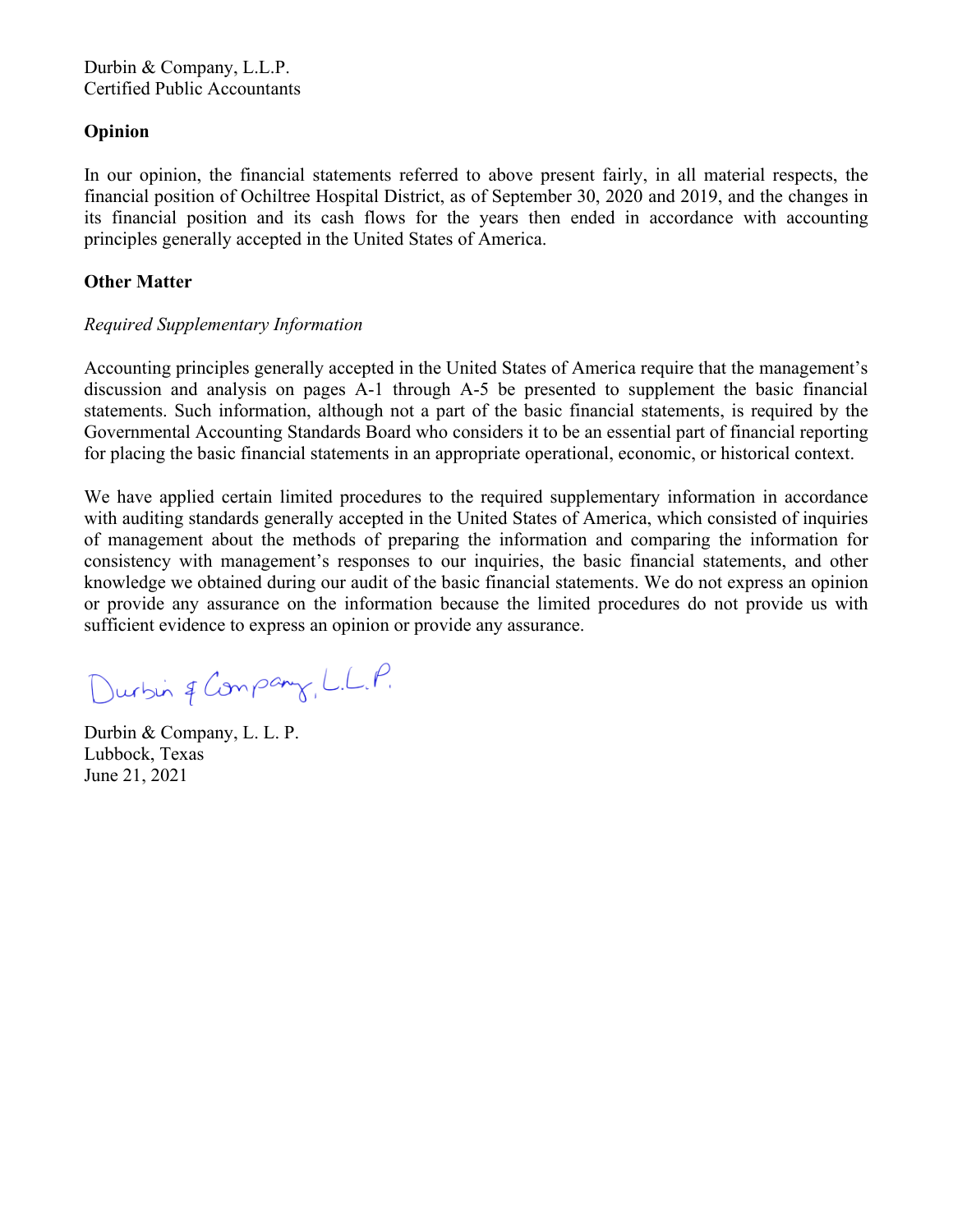# **OCHILTREE HOSPITAL DISTRICT PERRYTON, TEXAS**

# **MANAGEMENT'S DISCUSSION AND ANALYSIS**

**FOR THE YEARS ENDED SEPTEMBER 30, 2020 AND 2019**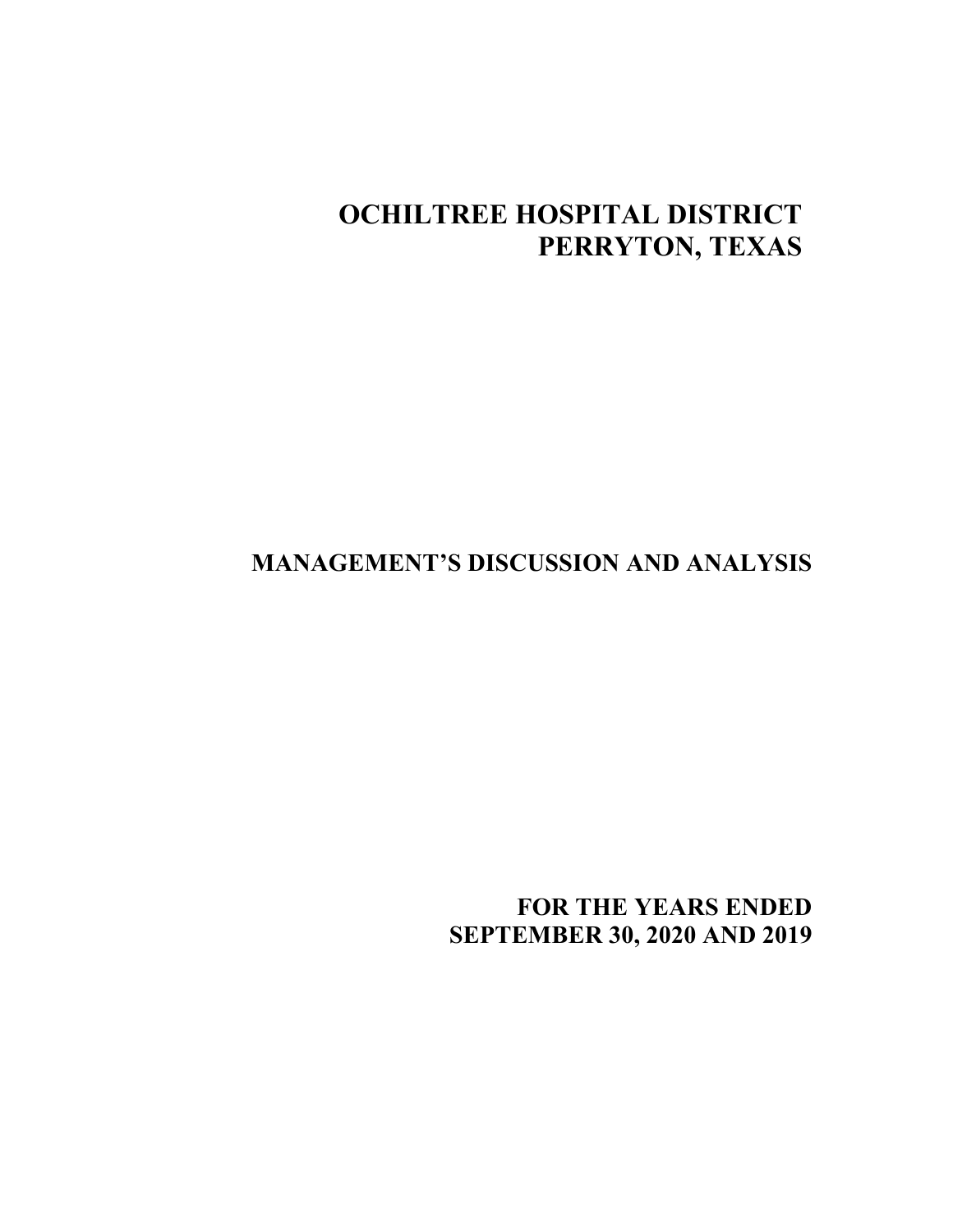## **MANAGEMENT'S DISCUSSION AND ANALYSIS AND FINANCIAL STATEMENTS**

## **FOR THE FISCAL YEARS ENDED SEPTEMBER 30, 2020 AND 2019**

#### **UNAUDITED**

Our discussion and analysis of Ochiltree Hospital District's (the "District") financial performance provides an overview of the District's financial activities for the fiscal years ended September 30, 2020 and 2019. Please read it in conjunction with the District's financial statements, which begin on page 1.

# **FINANCIAL HIGHLIGHTS**

- The District's net position reflects an increase of \$4,483,885 or 15.7% in 2020 and \$1,125,917 or 4.1% in 2019.
- Net patient service revenue increased by \$1,908,557 or 13.1% in 2020 and increased by \$801,406 or 5.8% in 2019.
- The District reported an operating loss of \$5,396,494 in 2020 compared to an operating loss of \$4,901,916 in 2019. The operating loss was a unfavorable increase of \$494,578 or 10.1% over the operating loss reported in 2019.
- Total operating expenses increased in 2020 by \$2,932,884 or 14.9% in comparison to the increase of \$1,818,451 or 10.2% in 2019.

## **USING THIS ANNUAL REPORT**

The District's financial statements consist of three statements, a Statement of Net Position; a Statement of Revenues, Expenses, and Changes in Net Position; and a Statement of Cash Flows. These financial statements and related notes provide information about the activities of the District, including resources held by the District but restricted for specific purposes by contributors, grantors, and enabling legislation.

#### **The Statement of Net Position and Statement of Revenues, Expenses, and Changes in Net Position**

Our analysis of the District's finances begins on page A-2. One of the most important questions asked about the District's finances is, "Is the District as a whole better or worse off as a result of the year's activities?" The Statement of Net Position and the Statement of Revenues, Expenses, and Changes in Net Position report information about the District's resources and its activities in a way that helps answer this question. These statements include all restricted and unrestricted assets and all liabilities using the accrual basis of accounting. All of the current year's revenues and expenses are taken into account regardless of when cash is received or paid.

These two statements report the District's net position and changes in them. You can think of the District's net position—the difference between assets and liabilities—as one way to measure the District's financial health, or net position. Over time, increases or decreases in the District's net position are one indicator of whether its financial health is improving or deteriorating. You will need to consider other nonfinancial factors; however, such as changes in the District's patient base and measures of the quality of service it provides to the community, as well as local economic factors to access the overall health of the District.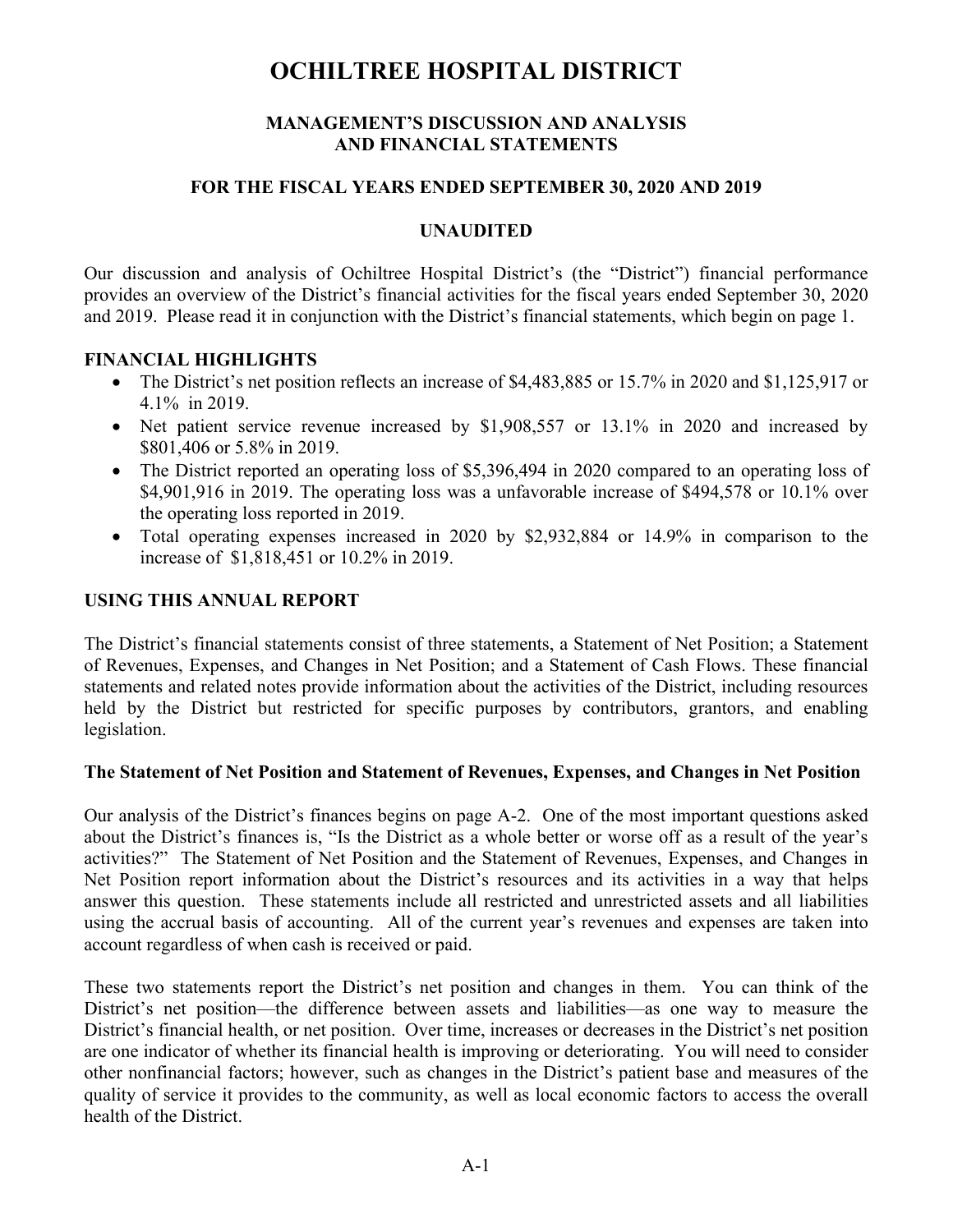#### **The Statement of Cash Flows**

The final required statement is the Statement of Cash Flows. The statement reports cash receipts, cash payments, and net changes in cash resulting from operations, investing, and financing activities. It provides answers to such questions as "Where did cash come from?" "What was cash used for?" and "What was the change in cash balance during the reporting period?"

## **THE DISTRICT'S NET POSITION**

The District's net position is the difference between its assets and liabilities reported in the Statement of Net Position on pages 1 and 2. The District's net position increased by \$4,483,885 or 15.7% in 2020 and \$1,125,917 or 4.1% in 2019, as shown in **Table 1**.

#### **Table 1: Assets, Liabilities, and Net Position**

|                                                | 2020         | 2019         | 2018         |
|------------------------------------------------|--------------|--------------|--------------|
| Assets:                                        |              |              |              |
| <b>Current Assets</b>                          | \$25,964,328 | \$17,017,639 | \$17,059,900 |
| Capital Assets (net)                           | 23,599,900   | 23,742,892   | 23,838,064   |
| <b>Restricted Assets</b>                       | 10,000       | 10,000       | 10,000       |
| <b>Other Non-Current Assets</b>                | 258,037      | 258,037      | 229,493      |
| <b>Total Assets</b>                            | 49,832,265   | 41,028,568   | 41,137,457   |
| Liabilities and Deferred Inflows of Resources: |              |              |              |
| Long-Term Debt Outstanding                     | \$11,446,357 | \$10,404,128 | \$11,322,617 |
| Other Current and Non-Current Liabilites       | 2,238,640    | 2,044,987    | 2,361,304    |
| <b>Total Liabilities</b>                       | 13,684,997   | 12,449,115   | 13,683,921   |
| Deferred Inflows of Resources                  | 3,083,930    |              |              |
| <b>Total Liabilities and Deferred</b>          |              |              |              |
| Inflows of Resources                           | 16,768,927   | 12,449,115   | 13,683,921   |
| Net Position:                                  |              |              |              |
| Net Investment in Capital Assets               | 13,926,039   | 13,338,764   | 12,515,447   |
| Restricted                                     | 10,000       | 10,000       | 10,000       |
| Unrestricted                                   | 19,127,299   | 15,230,689   | 14,928,089   |
| <b>Total Net Position</b>                      | 33,063,338   | 28,579,453   | 27,453,536   |
| Total Liabilities, Deferred Inflows of         |              |              |              |
| Resources, and Net Position                    | \$49,832,265 | \$41,028,568 | \$41,137,457 |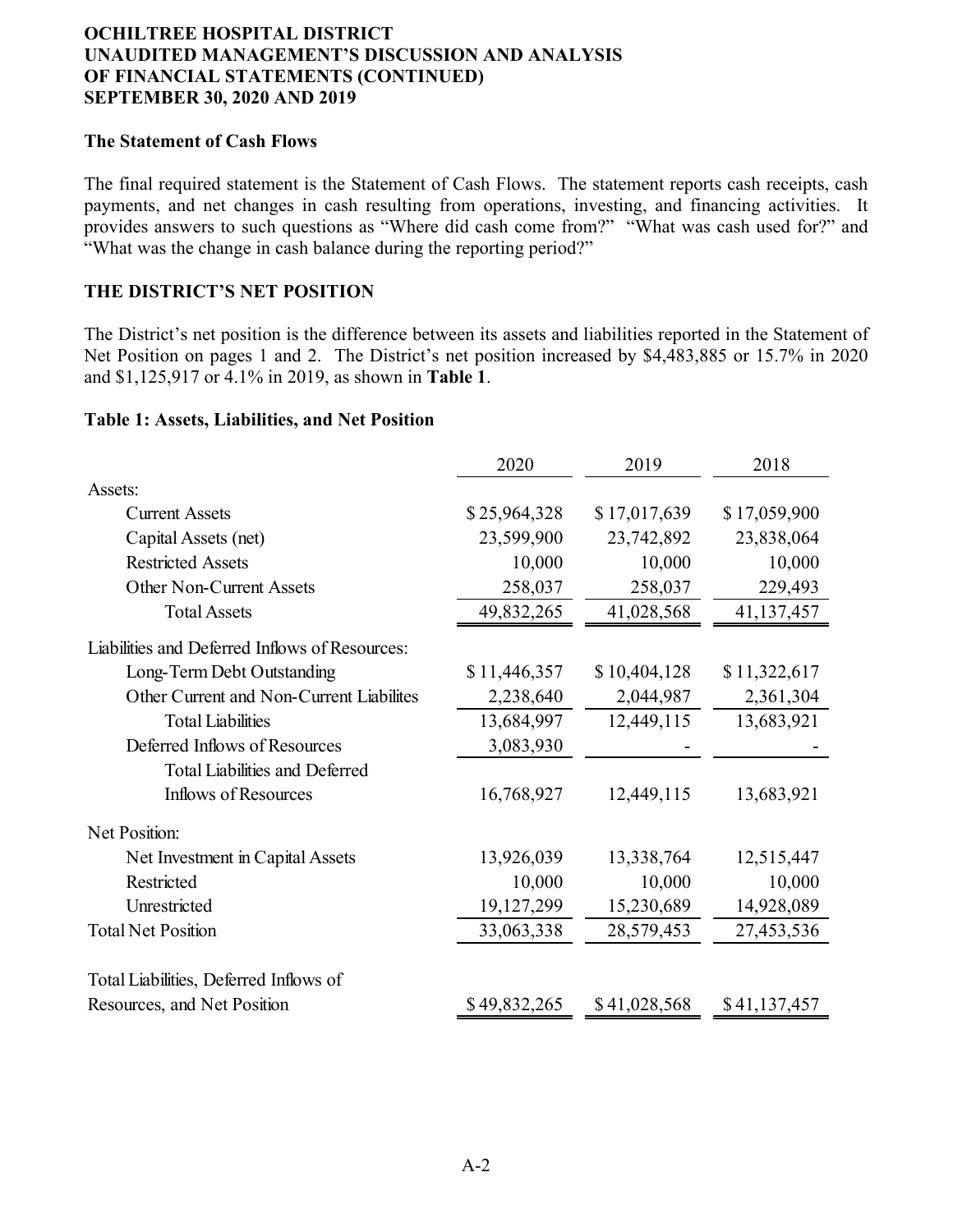Total assets increased \$8,803,697 or 21.5% in 2020 and decreased \$108,889 or 0.3% in 2019, mainly due to Provider Relief Funds received as a result of the COVID-19 pandemic, increasing the cash balance. Total liabilities increased \$1,235,882 or 9.9% in 2020 and decreased \$1,234,806 or 9.0% in 2019. The increase in 2020 is due to the Paycheck Protection Program (PPP) Note received during the COVID-19 pandemic.

#### **OPERATING RESULTS AND CHANGES IN THE DISTRICT'S NET POSITION**

In 2020 and 2019, the District's net position increased by \$4,483,885, or 15.7%, and \$1,125,917, or 4.1%, respectively.

#### **Table 2: Operating Results and Changes in Net Position**

|                                               | 2020         | 2019         | 2018         |
|-----------------------------------------------|--------------|--------------|--------------|
| <b>Operating Revenues:</b>                    |              |              |              |
| Net Patient Service Revenue                   | \$16,473,686 | \$14,565,129 | \$13,763,723 |
| Other Operating Revenue                       | 729,237      | 199,488      | 156,481      |
| <b>Total Operating Revenue</b>                | 17,202,923   | 14,764,617   | 13,920,204   |
| <b>Operating Expenses:</b>                    |              |              |              |
| Salaries and Benefits                         | 13,031,157   | 11,457,673   | 9,795,010    |
| Other Operating Expenses                      | 8,016,049    | 6,773,408    | 6,734,667    |
| Depreciation / Amortization                   | 1,552,211    | 1,435,452    | 1,318,405    |
| <b>Total Operating Expenses</b>               | 22,599,417   | 19,666,533   | 17,848,082   |
| <b>Operating Loss</b>                         | (5,396,494)  | (4,901,916)  | (3,927,878)  |
| Nonoperating Revenues and Expenses:           |              |              |              |
| <b>Property Taxes</b>                         | 5,903,731    | 5,647,493    | 5,614,538    |
| Noncapital Grants / Contributions             | 8,844        | 17,165       | 30,102       |
| Investment Income                             | 186,222      | 354,872      | 242,077      |
| <b>Interest Expense</b>                       | (375,072)    | (399, 803)   | (432, 114)   |
| Tobacco Settlement Revenue                    | 102,337      | 116,664      | 107,455      |
| <b>Insurance Recoveries</b>                   |              | 144,777      | 903,048      |
| <b>CARES Act Provider Relief Revenue</b>      | 3,496,217    |              |              |
| Other Nonoperating                            | 174,383      | 16,823       | 125          |
| Gain (Loss) on Disposal of Assets             |              |              | 117,613      |
| <b>Total Nonoperating Revenues (Expenses)</b> | 9,496,662    | 5,897,991    | 6,582,844    |
| Excess (Deficiency) of Revenues over Expenses |              |              |              |
| Before Capital Grants and Contributions       | 4,100,168    | 996,075      | 2,654,966    |
| Capital Grants and Contributions              | 383,717      | 129,842      | 74,186       |
| Increase (Decrease) in Net Position           | 4,483,885    | 1,125,917    | 2,729,152    |
| Net Position, Beginning of Year               | 28,579,453   | 27,453,536   | 24,724,384   |
| Net Position, End of Year                     | \$33,063,338 | \$28,579,453 | \$27,453,536 |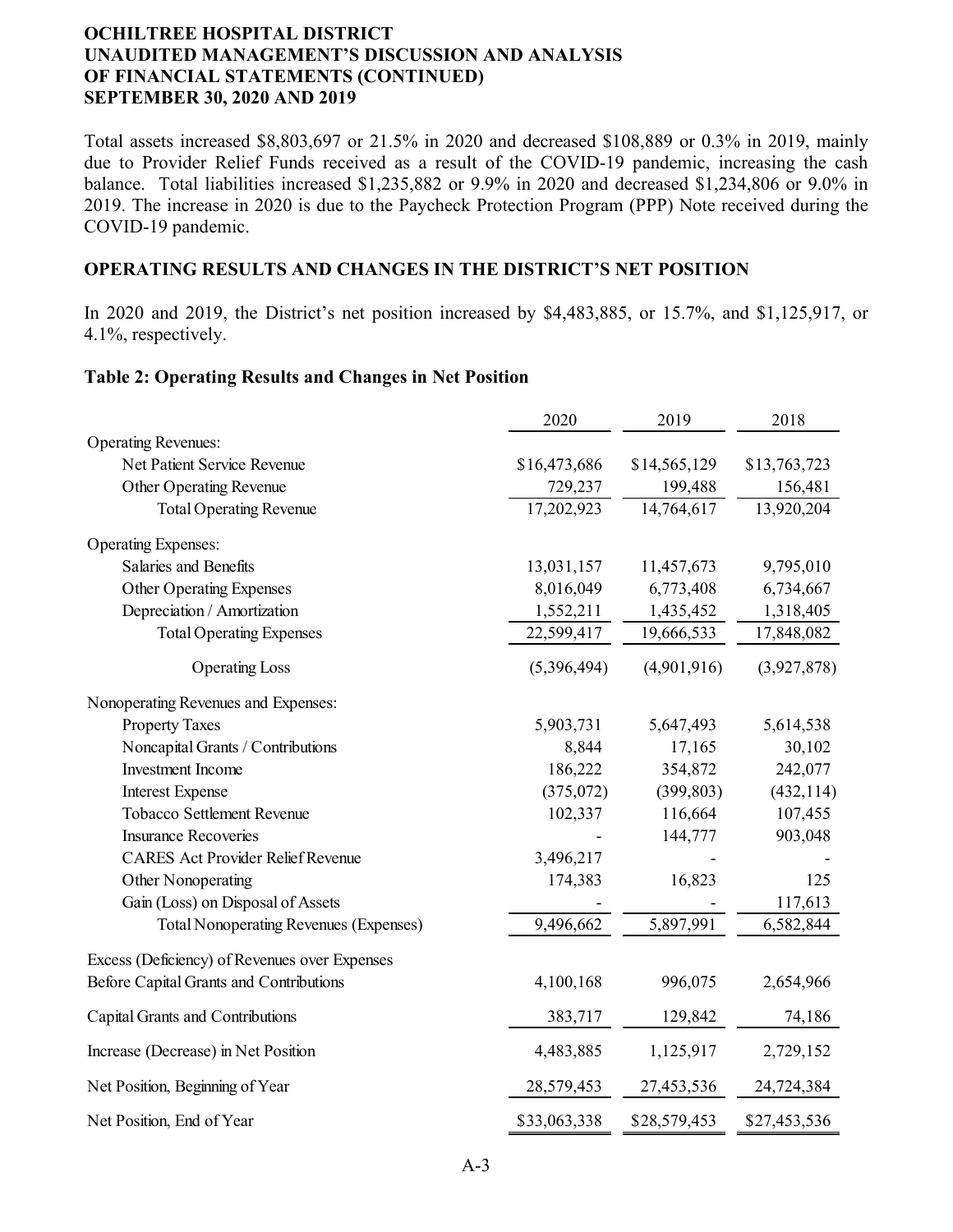# **Operating Income (Loss)**

The first component of the overall change in the District's net position is its operating income (loss) – generally, the difference between net patient service revenues and the expenses incurred to perform those services. The District has reported an operating loss in 2020 of \$5,396,494 and an operating loss in 2019 of \$4,901,916.

The primary components of the increase in operating loss for 2020 are:

- Increase in net patient service revenue of \$1,908,557 or 13.1% over 2019
- Increase in other operating revenue of \$529,749 or 265.6% over 2019
- Increase in salaries and benefits expense of \$1,573,484 or 13.7% over 2019
- Increase in supplies and other operating expenses of \$779,397 or 22.7% over 2019

The primary components of the increase in operating loss for 2019 are:

- Increase in net patient revenue of \$801,406 or 5.8% over 2018
- Increase in salaries and benefits of \$1,662,663 or 17.0% over 2018

#### **Nonoperating Revenues and Expenses**

Nonoperating revenues consist primarily of property taxes levied by the District, tobacco settlement proceeds, CARES Act provider relief fund program revenue, interest income, and interest expense on long-term debt.

#### **Grants, Contributions, and Endowments**

The District receives both capital and operating grants from various sources for specific purposes. Noncapital grants and contributions received during 2020 and 2019 were \$8,844 and \$17,165, respectively. Capital grants and contributions received during 2020 and 2019 were \$383,717 and \$129,842, respectively.

#### **THE DISTRICT'S CASH FLOWS**

Changes in the District's cash flows are consistent with changes in operating loss and nonoperating revenues and expenses, discussed earlier.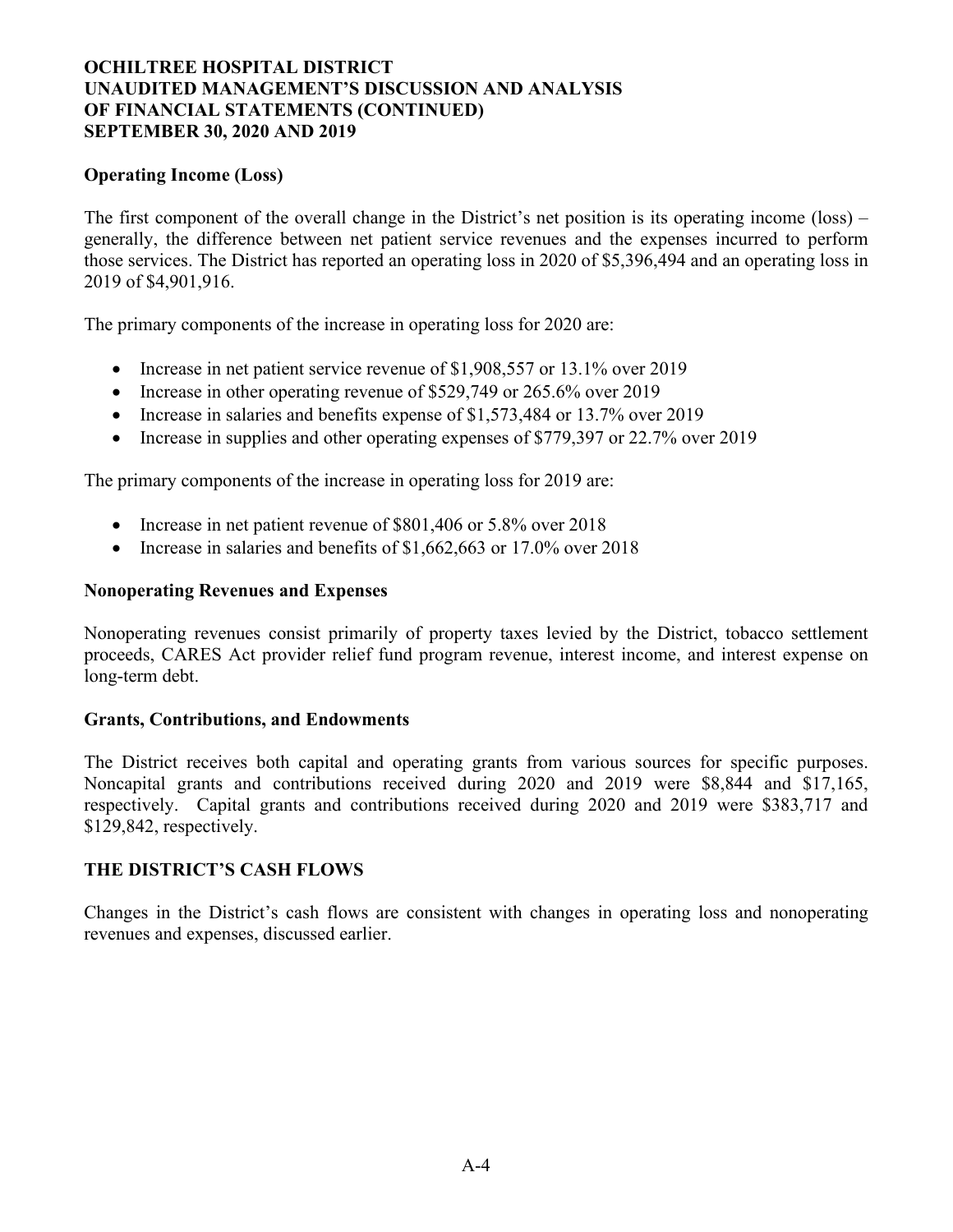## **CAPITAL ASSETS AND DEBT ADMINISTRATION**

#### **Capital Assets**

At September 30, 2020 and 2019, the District had \$23,599,900 and \$23,742,892, respectively, invested in capital assets, net of accumulated depreciation, as detailed in Note 9 of the financial statements. The District acquired capital assets in the amount of \$1,409,219 and \$1,340,279 in 2020 and 2019, respectively.

## **Debt**

During 2020, the District assumed a Paycheck Protection Program ("PPP") loan in the amount of \$1,772,496, as detailed in Note 10 of the financial statements. The District made no payments on the PPP loan during 2020 and it had not been forgiven as of the date of this report.

At September 30, 2020 and 2019, the District had \$11,446,357 and \$10,404,128, respectively, in longterm debt outstanding, as detailed in Note 10 of the financial statements. During 2020 and 2019, the District made payments of \$1,202,476 and \$918,489, respectively, on outstanding debt.

# **CONTACTING THE DISTRICT'S FINANCIAL MANAGEMENT**

This financial report is designed to provide our patients, suppliers, taxpayers, and creditors with a general overview of the District's finances and to show the District's accountability for the money it receives. If you have any questions about this report or need additional financial information, contact the Administration at Ochiltree Hospital District, 3101 Garrett Dr., Perryton, Texas 79070.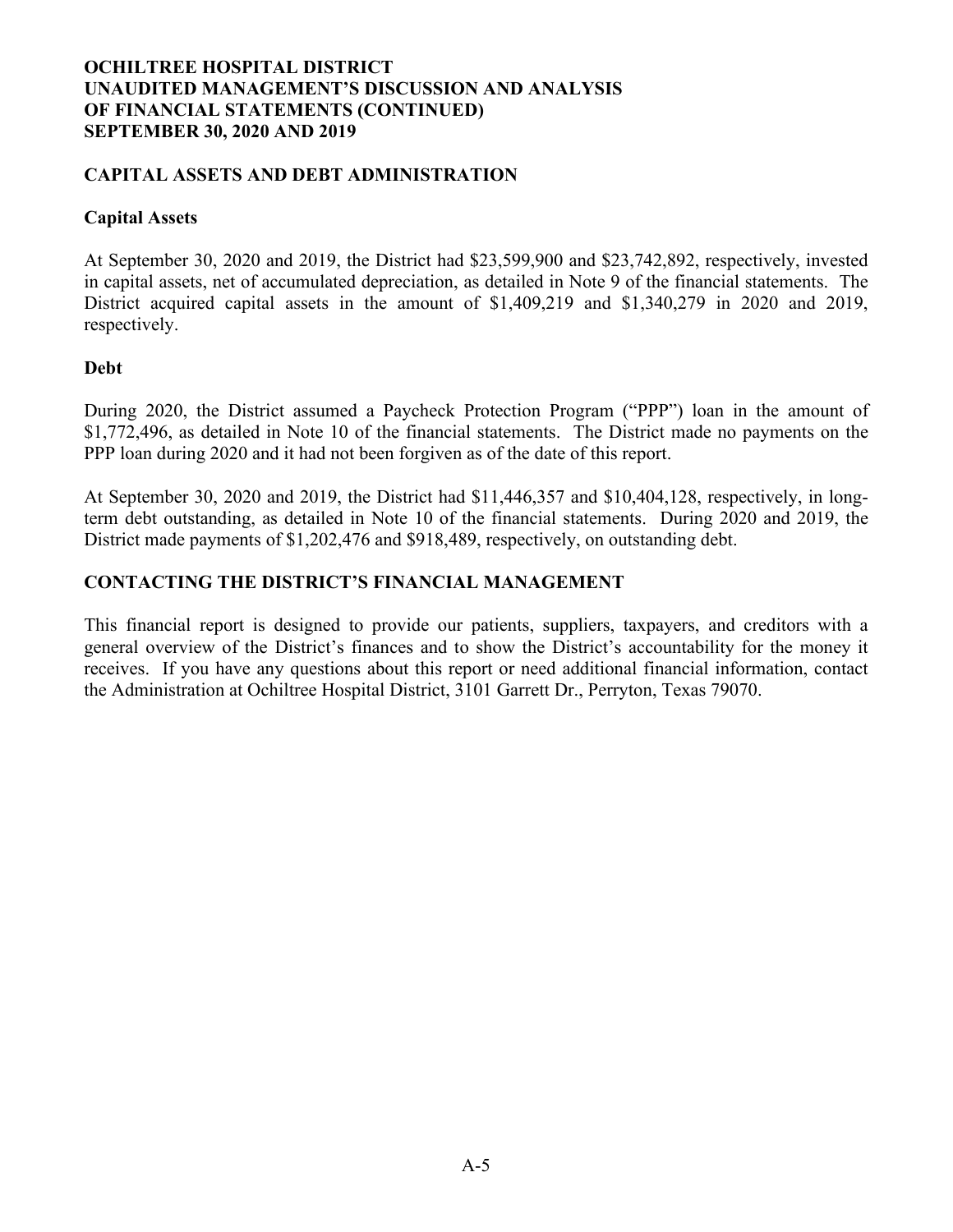# **OCHILTREE HOSPITAL DISTRICT PERRYTON, TEXAS**

**FINANCIAL STATEMENTS** 

**FOR THE YEARS ENDED SEPTEMBER 30, 2020 AND 2019**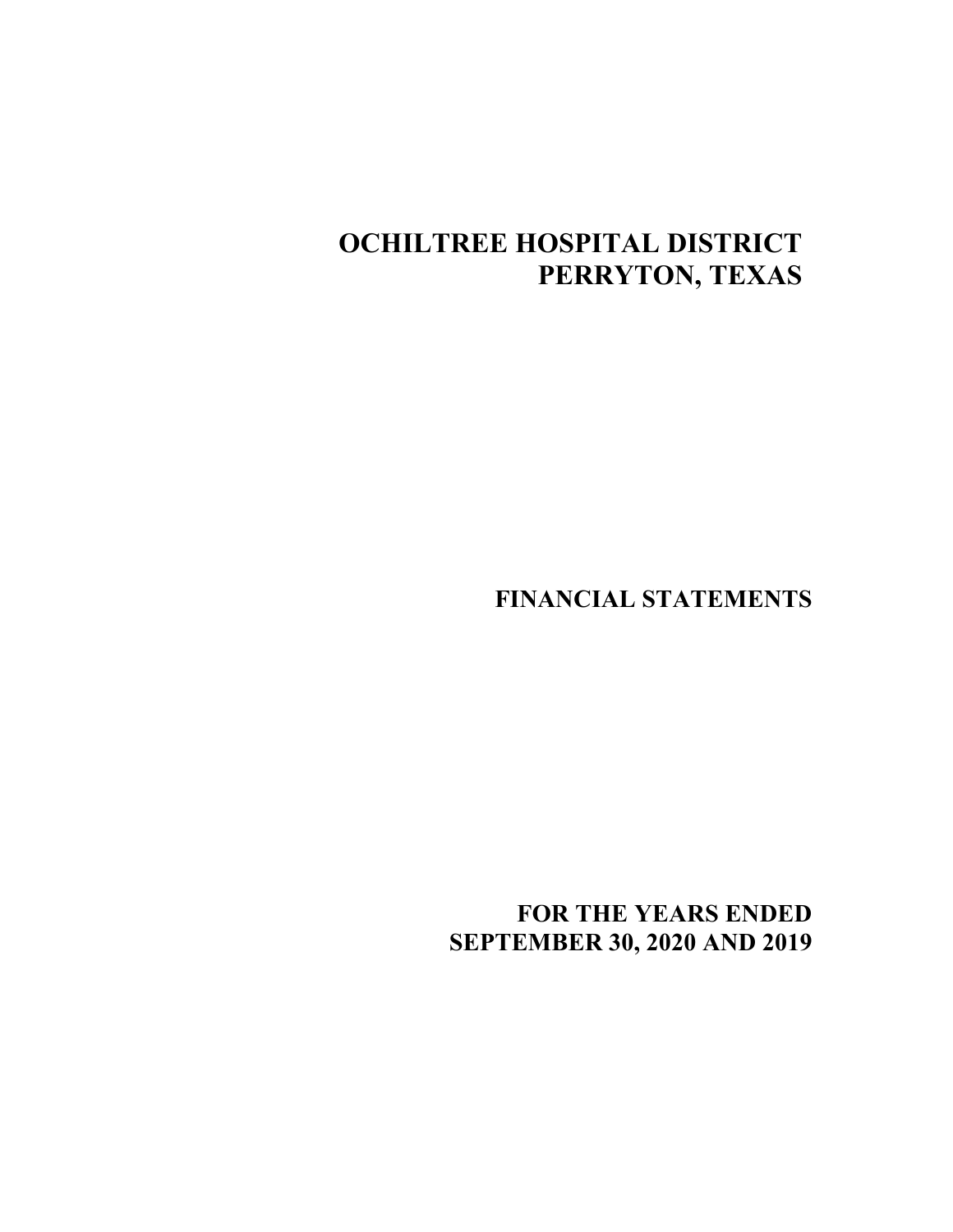# **STATEMENTS OF NET POSITION**

# **SEPTEMBER 30, 2020 AND 2019**

| <b>ASSETS AND DEFERRED OUTFLOWS OF RESOURCES:</b> | 2020         | 2019         |
|---------------------------------------------------|--------------|--------------|
| <b>CURRENT ASSETS</b>                             |              |              |
| Cash and Cash Equivalents                         | 17,570,229   | 13, 134, 136 |
| <b>Short-Term Investments</b>                     |              |              |
|                                                   | 4,000,000    | 40,000       |
| Assets Whose Use is Limited                       | 133,868      | 127,865      |
| Patient Accounts Receivable, Net                  | 2,062,690    | 1,841,703    |
| <b>Estimated Third-Party Payor Settlements</b>    | 762,893      | 659,072      |
| Inventory of Supplies                             | 485,558      | 488,247      |
| Prepaid and Other Current Assets                  | 886,237      | 673,603      |
| <b>Property Taxes Receivable</b>                  | 62,853       | 53,013       |
| <b>Total Current Assets</b>                       | 25,964,328   | 17,017,639   |
| ASSETS RESTRICTED FOR GRANT                       |              |              |
| <b>PROJECTS</b>                                   | 10,000       | 10,000       |
| CAPITAL ASSETS,                                   |              |              |
| Net of Accumulated Depreciation                   | 23,599,900   | 23,742,892   |
| <b>OTHER ASSETS</b>                               | 258,037      | 258,037      |
|                                                   |              |              |
| <b>Total Assets</b>                               | \$49,832,265 | \$41,028,568 |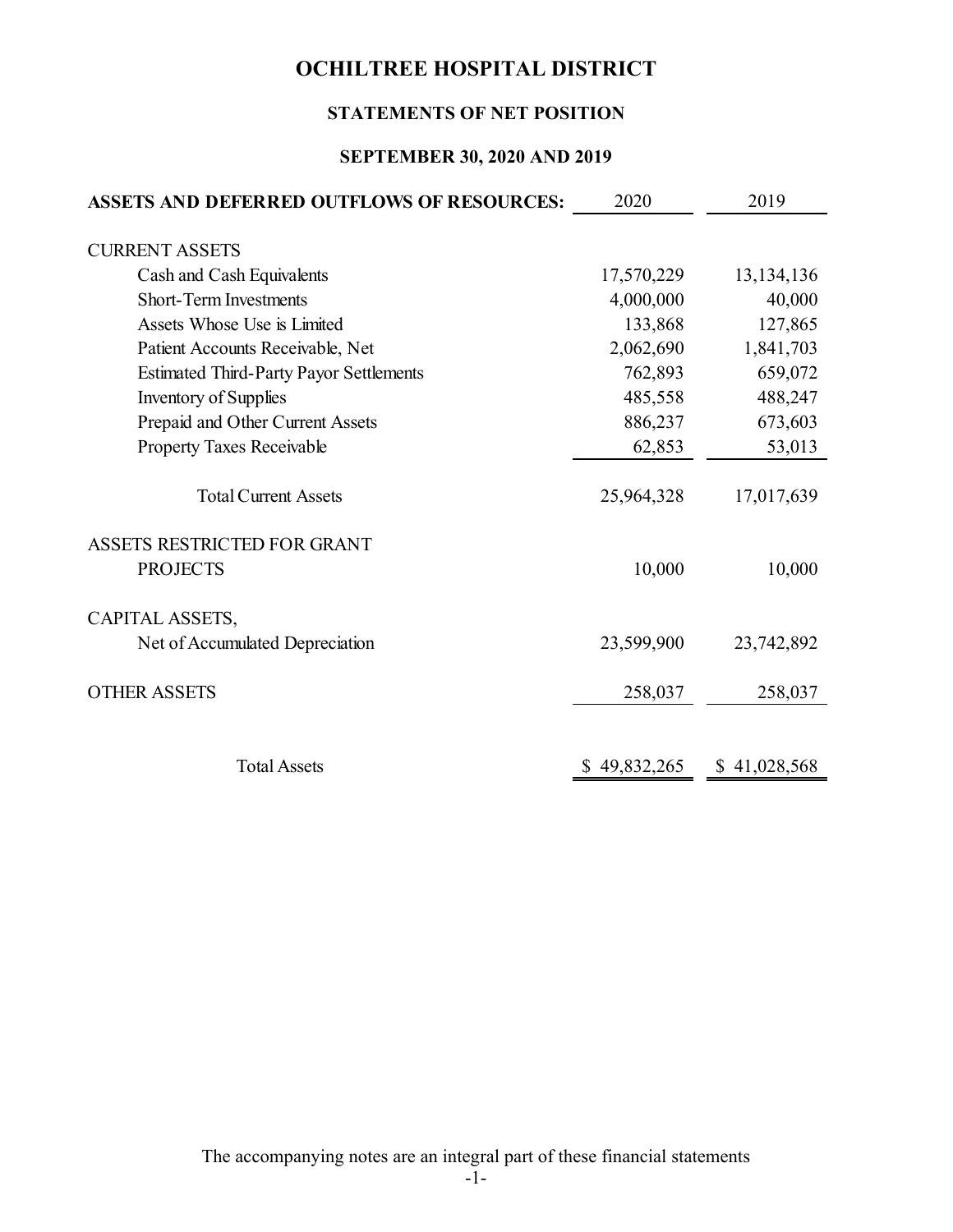# **STATEMENTS OF NET POSITION**

# **SEPTEMBER 30, 2020 AND 2019**

| <b>LIABILITIES, DEFERRED INFLOWS OF RESOURCES,</b> | 2020                      | 2019                        |
|----------------------------------------------------|---------------------------|-----------------------------|
| <b>AND NET POSITION:</b>                           |                           |                             |
| <b>CURRENT LIABILITIES</b>                         |                           |                             |
| Current Portion of Long-Term Debt                  | $\mathbb{S}$<br>2,106,840 | \$<br>955,155               |
| <b>Accounts Payable</b>                            | 183,086                   | 158,927                     |
| Accrued Payroll, Benefits, and Related Liabilities | 1,177,098                 | 892,843                     |
| Other Accrued Liabilities                          | 598,456                   | 843,217                     |
| Self Funded Health Insurance                       | 280,000                   | 150,000                     |
| <b>Total Current Liabilities</b>                   | 4,345,480                 | 3,000,142                   |
| NONCURRENT LIABILITIES                             |                           |                             |
| Long-Term Debt, Net of Current Portion             | 9,339,517                 | 9,448,973                   |
| <b>Total Noncurrent Liabilities</b>                | 9,339,517                 | 9,448,973                   |
| <b>Total Liabilities</b>                           | 13,684,997                | 12,449,115                  |
| DEFERRED INFLOWS OF RESOURCES                      |                           |                             |
| Medicare Accelerated Payment Advance               | 2,696,149                 |                             |
| <b>CARES Act Provider Relief Funds</b>             | 387,781                   |                             |
| <b>Total Deferred Inflows of Resources</b>         | 3,083,930                 |                             |
| <b>NET POSITION</b>                                |                           |                             |
| Net Investment in Capital Assets                   | 13,926,039                | 13,338,764                  |
| Restricted:                                        |                           |                             |
| <b>Expendable Grant Projects</b>                   | 10,000                    | 10,000                      |
| Unrestricted                                       | 19,127,299                | 15,230,689                  |
| <b>Total Net Position</b>                          | 33,063,338                | 28,579,453                  |
| Total Liabilities, Deferred Inflows of             |                           |                             |
| Resources, and Net Position                        |                           | $$49,832,265$ $$41,028,568$ |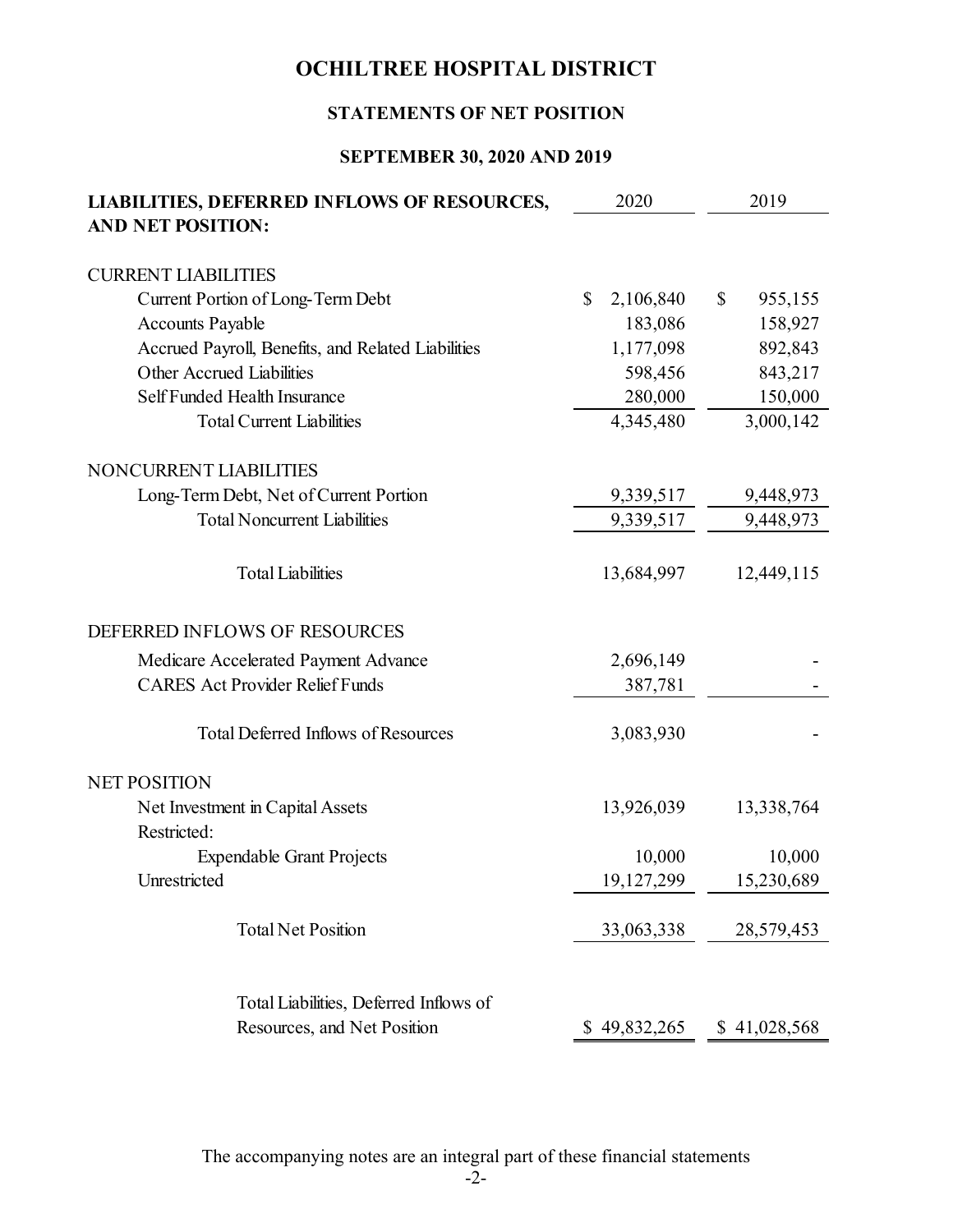# **STATEMENTS OF REVENUES, EXPENSES, AND CHANGES IN NET POSITION**

# **FOR THE YEARS ENDED SEPTEMBER 30, 2020 AND 2019**

|                                               | 2020         | 2019         |
|-----------------------------------------------|--------------|--------------|
| <b>OPERATING REVENUES:</b>                    |              |              |
| Net Patient Service Revenue                   | \$16,473,686 | \$14,565,129 |
| Delivery System Reform Incentive Revenue      | 354,255      | 182,452      |
| Other Operating Revenue                       | 374,982      | 17,036       |
| <b>Total Operating Revenues</b>               | 17,202,923   | 14,764,617   |
| <b>OPERATING EXPENSES:</b>                    |              |              |
| Salaries and Wages                            | 9,801,817    | 8,844,222    |
| <b>Employee Benefits</b>                      | 3,229,340    | 2,613,451    |
| Professional Fees and Purchased Services      | 3,804,296    | 3,341,052    |
| Supplies and Other                            | 4,211,753    | 3,432,356    |
| Depreciation and Amortization                 | 1,552,211    | 1,435,452    |
| <b>Total Operating Expenses</b>               | 22,599,417   | 19,666,533   |
| <b>Operating Loss</b>                         | (5,396,494)  | (4,901,916)  |
| NONOPERATING REVENUES (EXPENSES):             |              |              |
| <b>Property Tax Revenue</b>                   | 5,903,731    | 5,647,493    |
| Noncapital Grants and Contributions           | 8,844        | 17,165       |
| <b>Investment Income</b>                      | 186,222      | 354,872      |
| <b>Interest Expense</b>                       | (375,072)    | (399, 803)   |
| <b>Tobacco Settlement Revenue</b>             | 102,337      | 116,664      |
| <b>Insurance Recoveries</b>                   |              | 144,777      |
| <b>CARES Act Provider Relief Revenue</b>      | 3,496,217    |              |
| Other Non Operating                           | 174,383      | 16,823       |
| <b>Total Nonoperating Revenues (Expenses)</b> | 9,496,662    | 5,897,991    |
| Excess (Deficiency) of Revenues Over Expenses |              |              |
| Before Capital Grants and Contributions       | 4,100,168    | 996,075      |
| Capital Grants and Contributions              | 383,717      | 129,842      |
| Increase (Decrease) in Net Position           | 4,483,885    | 1,125,917    |
| Net Position, Beginning of Year               | 28,579,453   | 27,453,536   |
| Net Position, End of Year                     | \$33,063,338 | \$28,579,453 |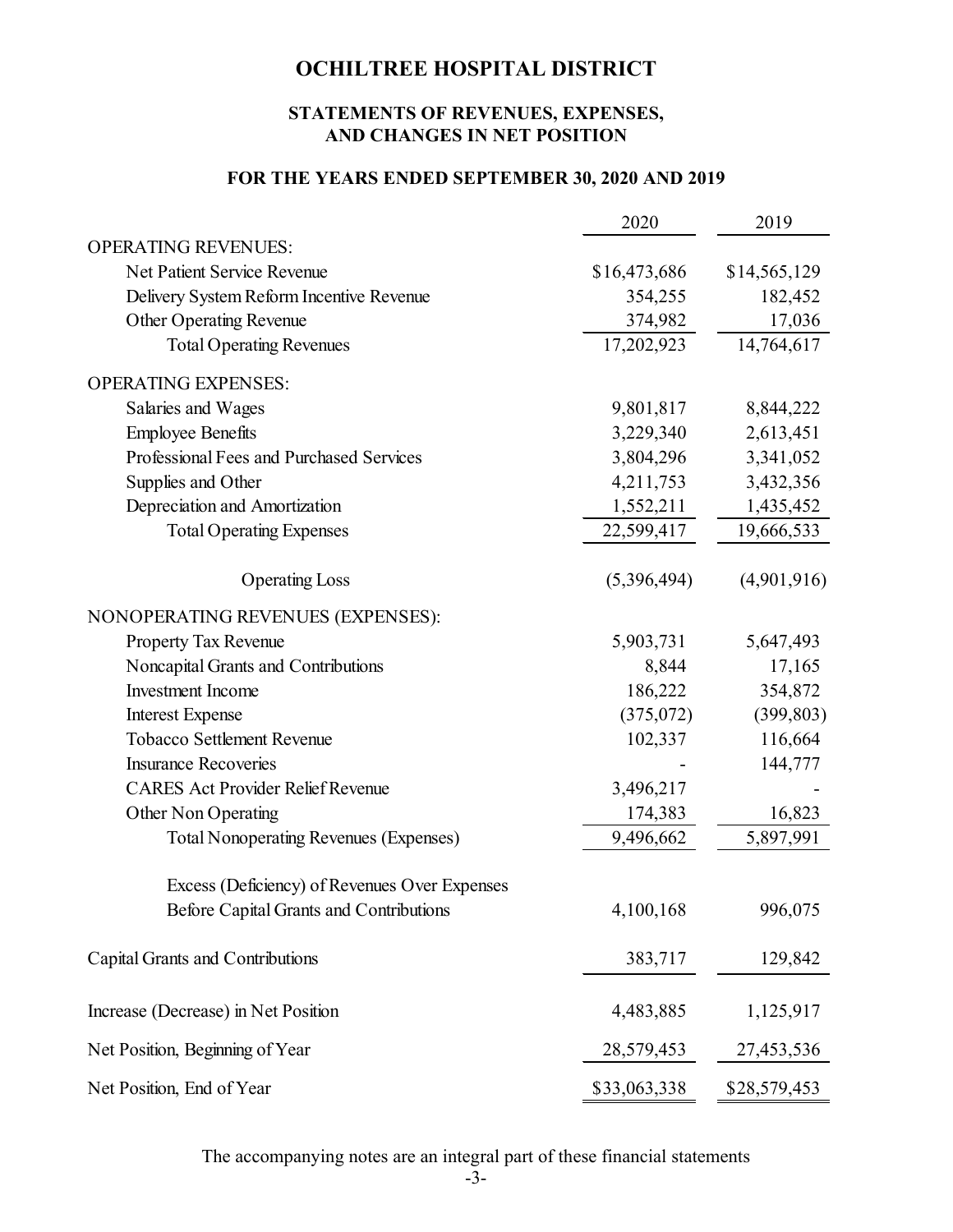# **STATEMENTS OF CASH FLOWS**

# **FOR THE YEARS ENDED SEPTEMBER 30, 2020 AND 2019**

|                                                            | 2020           | 2019           |
|------------------------------------------------------------|----------------|----------------|
| CASH FLOW FROM OPERATING ACTIVITIES:                       |                |                |
| Receipts from and on Behalf of Patients                    | \$18,579,394   | \$13,918,436   |
| Payments to Suppliers and Contractors                      | (7,982,587)    | (7, 468, 585)  |
| Payments to Employees                                      | (12, 785, 838) | (11, 418, 384) |
| Other Receipts and Payments, net                           | 665,220        | 200,488        |
| Net Cash Provided by (Used in) Operating Activities        | (1,523,811)    | (4,768,045)    |
| CASH FLOWS FROM INVESTING ACTIVITIES:                      |                |                |
| <b>Investment Earnings</b>                                 | 196,353        | 344,646        |
| Purchase of Investments                                    | (8,000,000)    | (1,000,000)    |
| Proceeds From Sale of Investments                          | 4,040,000      | 2,000,000      |
| Net Cash Provided by (Used in) Investing Activities        | (3,763,647)    | 1,344,646      |
| <b>CASH FLOWS FROM CAPITAL AND</b>                         |                |                |
| <b>RELATED FINANCING ACTIVITIES:</b>                       |                |                |
| Capital Grants and Contributions                           | 383,717        | 129,842        |
| Principal Payments on Long-Term Debt and Notes Payable     | (1,202,476)    | (918, 489)     |
| Interest Payments on Long-Term Debt and Notes Payable      | (350, 626)     | (452, 975)     |
| Purchase of Capital Assets                                 | (937, 010)     | (1,340,280)    |
| Net Cash Provided by (Used in) Capital and Related         |                |                |
| <b>Financing Activities</b>                                | (2,106,395)    | (2,581,902)    |
| CASH FLOW FROM NONCAPITAL FINANCING                        |                |                |
| <b>ACTIVITIES:</b>                                         |                |                |
| <b>Property Tax Revenues</b>                               | 5,893,891      | 5,641,445      |
| Noncapital Grants and Contributions                        | 8,844          | 17,165         |
| COVID-19 Federal Financial Assistance                      | 3,883,998      |                |
| Proceeds From Issuance of Long-Term Debt and Notes Payable | 1,772,496      |                |
| Proceeds from Tobacco Settlement                           | 102,337        | 116,664        |
| Other Nonoperating                                         | 174,383        | 161,600        |
| Net Cash Provided by (Used in) Noncapital Financing        |                |                |
| Activities                                                 | 11,835,949     | 5,936,874      |
| Net Increase (Decrease) in Cash and Cash Equivalents       | 4,442,096      | (68, 427)      |
| Cash and Cash Equivalents, Beginning of Year               | 13,262,001     | 13,330,428     |
| Cash and Cash Equivalents, End of Year                     | \$17,704,097   | \$13,262,001   |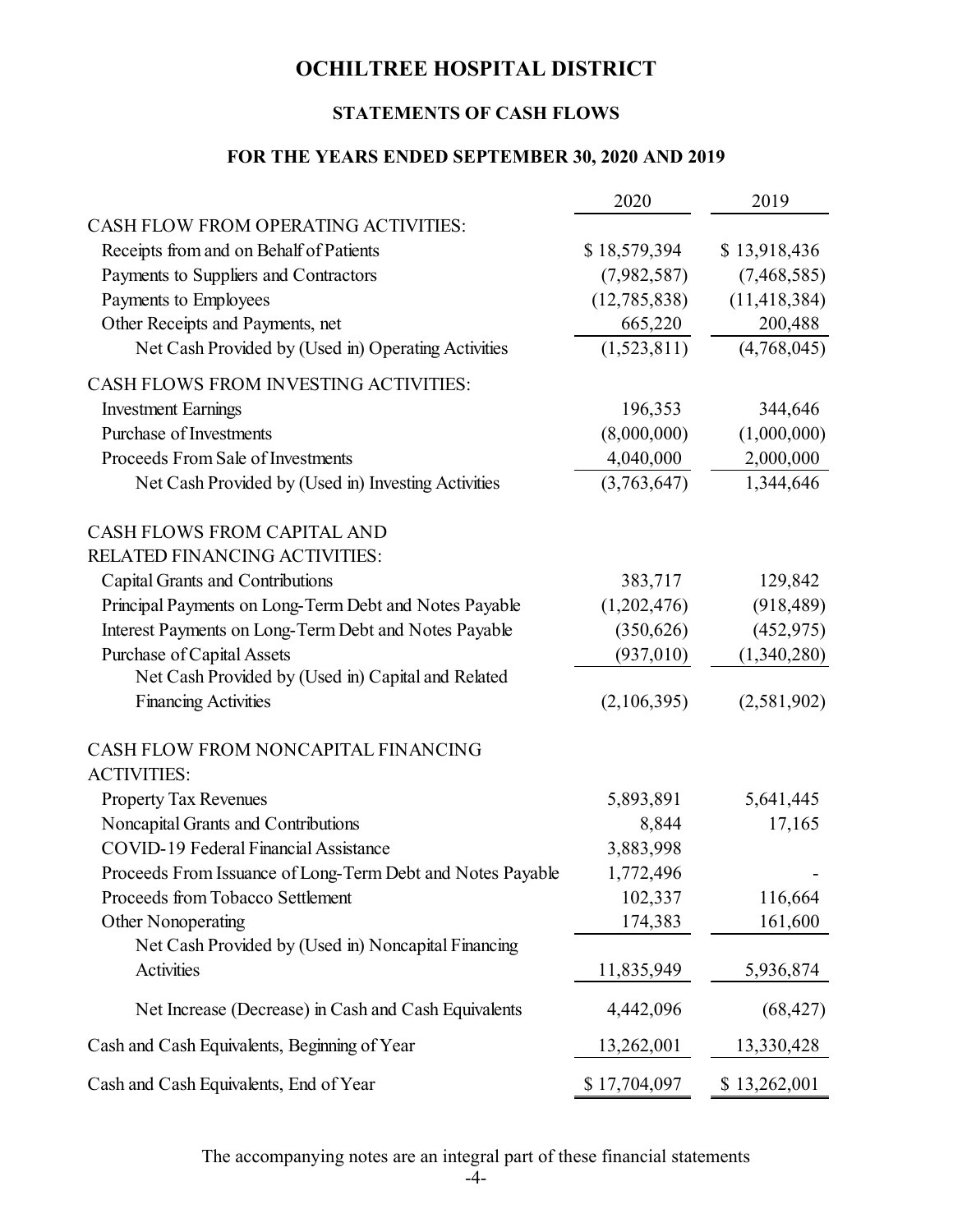# **STATEMENTS OF CASH FLOWS (CONTINUED)**

# **FOR THE YEARS ENDED SEPTEMBER 30, 2020 AND 2019**

| 2020           | 2019                                                   |
|----------------|--------------------------------------------------------|
|                |                                                        |
|                |                                                        |
|                |                                                        |
|                |                                                        |
|                | \$13,134,136                                           |
|                | 127,865                                                |
|                | \$13,262,001                                           |
|                |                                                        |
|                |                                                        |
| \$ (5,396,494) | \$(4,901,916)                                          |
|                |                                                        |
|                |                                                        |
| 1,552,211      | 1,435,452                                              |
| 1,610,842      | 1,108,685                                              |
|                |                                                        |
| (1,831,829)    | (1,344,403)                                            |
| (220,076)      | (115, 102)                                             |
| (103, 821)     | (716, 738)                                             |
|                | (28, 544)                                              |
|                |                                                        |
| 24,159         | (646, 544)                                             |
| 284,255        | 105,462                                                |
| (139,207)      | 335,603                                                |
| 2,696,149      |                                                        |
|                | (4,768,045)<br><sup>\$</sup>                           |
|                | \$17,570,229<br>133,868<br>\$17,704,097<br>(1,523,811) |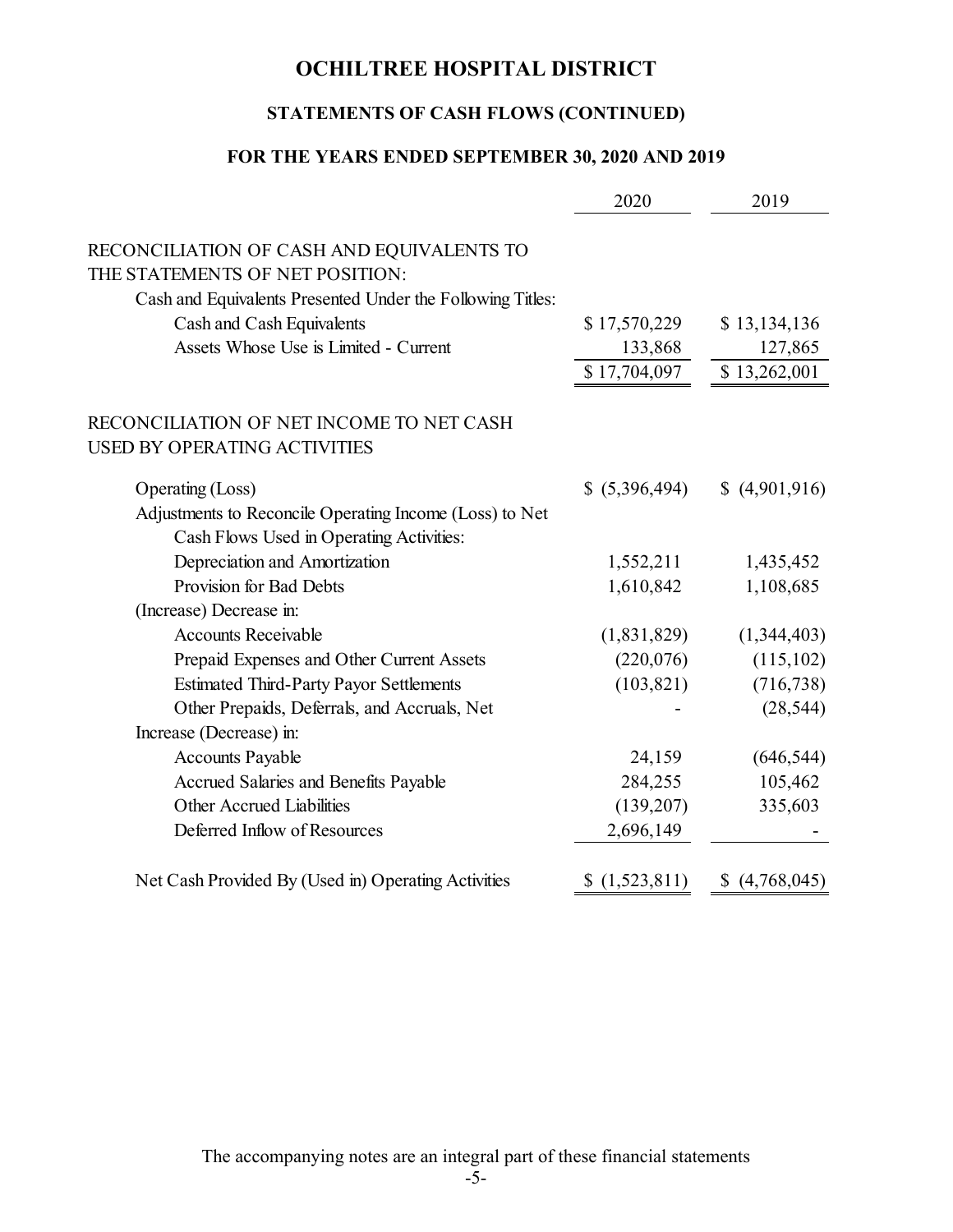#### **NOTE 1 - SUMMARY OF SIGNIFICANT ACCOUNTING POLICIES**

**Organization –** Ochiltree Hospital District (the "District") was created by the state of Texas to operate, control, and manages Ochiltree County's health care functions. The District was formed as a political subdivision under the laws of the state of Texas, with its operations governed by a five-member board elected by the citizens of Ochiltree County, Texas. The District primarily earns revenues by providing inpatient, outpatient, emergency care, and assisted living services to patients in the Ochiltree County area. The District operates Ochiltree General Hospital, Perryton Health Center, and The Seasons assisted living facility.

During 2018 Management signed a certificate of formation which established the OCHD Local Government Corporation No. 1 (LGC No.1) and also made changes to the District's organizational structure. Management passed ownership of the Home Health/Hospice and assisted living facility from the District to the LGC No. 1. The LGC No. 1 is a component of the District; as such the District's board oversees its activity.

As a result of the changes to the organizational structure, the accompanying financial statements include the accounts of the Ochiltree Hospital District and the OCHD Local Government Corporation No. 1. Transactions and balances between the District and the LGC No. 1 have been eliminated.

**Enterprise Fund Accounting –** The District uses enterprise fund accounting. Revenues and expenses are recognized on the accrual basis using the economic resources measurement focus. The District has elected to apply the provisions based on Governmental Accounting Standards Board (GASB) Statement No. 62, *Codification of Accounting and Financial Reporting Guidance Contained in Pre-November 30, 1989 FASB and AICPA Pronouncements*. The District has also elected to apply the provisions of Governmental Accounting Standards Board (GASB) Statement No. 63, *Financial Reporting of Deferred Outflows of Resources, Deferred Inflows of Resources, and Net Position* and GASB Statement No. 65, *Items Previously Reported as Assets and Liabilities*.

#### **Newly Adopted Account Pronouncements:**

**GASB Statement No. 95 –** In May 2020, the Governmental Accounting Standards Board ("GASB") issued GASB Statement No. 95 – *Postponement of the Effective Dates of Certain Authoritative Guidance*. The primary objective of this Statement is to provide temporary relief to governments and other stake holders in light of the COVID-19 pandemic. That objective is accomplished by postponing the effective dates of certain provisions in Statements and Implementation Guides that first became effective or are scheduled to become effective for periods beginning after June 15, 2018, or later.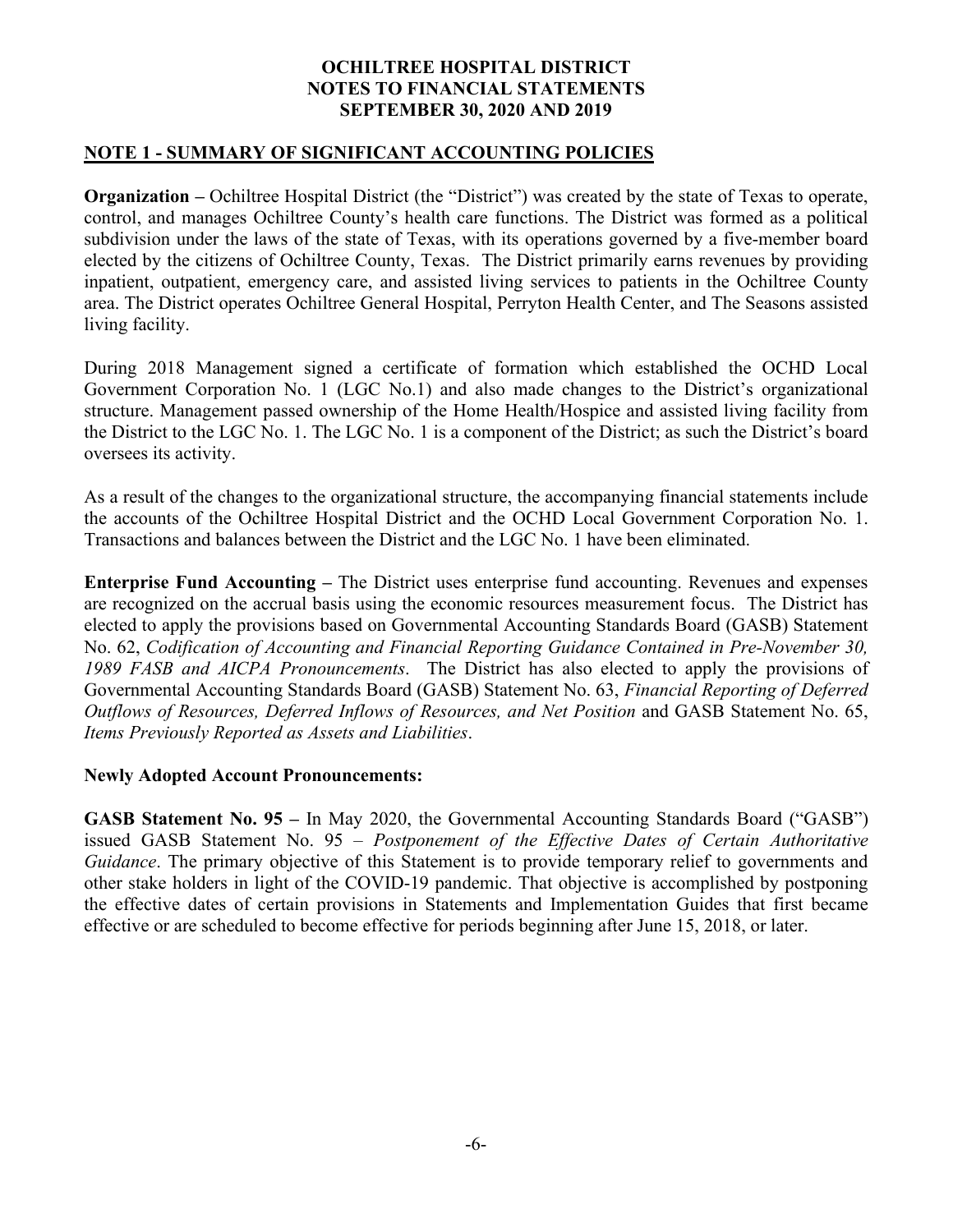## **NOTE 1 - SUMMARY OF SIGNIFICANT ACCOUNTING POLICIES (CONTINUED)**

#### **Newly Adopted Account Pronouncements (Continued):**

#### **GASB Statement No. 95 (Continued)–**

- The effective date for GASB Statement No. 87 has been postponed from reporting periods beginning after December 15, 2019 to reporting periods beginning after June 15, 2021.
- The effective date for GASB Statement No. 89 has been postponed from reporting periods beginning after December 15, 2019 to reporting periods beginning after December 15, 2020.
- The effective date for GASB Statement No. 90 has been postponed from reporting periods beginning after June 15, 2020 to reporting periods beginning after June 15, 2021.
- The effective date for GASB Statement No. 91 has been postponed from reporting periods beginning after December 15, 2020 to reporting periods beginning after December 15, 2021.
- The effective date for GASB Statement No. 92 has been postponed from reporting periods beginning after June 15, 2020 to reporting periods beginning after June 15, 2021.

#### **Pending Adoption of Recent Accounting Pronouncements:**

**GASB Statement No. 87 –** In June 2017, GASB issued GASB Statement No. 87 – *Leases.* The objective of this Statement is to improve accounting and financial reporting for leases by governments by requiring recognition of certain lease assets and liabilities for leases that previously were classified as operating leases and recognized as inflows of resources or outflows of resources based on the payment provisions of the contract. The Statement is effective for reporting periods beginning after December 15, 2019. Management is currently evaluating the effect this pronouncement will have on the financial statements and related disclosures.

**GASB Statement No. 89** – In June 2018, the Governmental Accounting Standards Board ("GASB") issued GASB Statement No. 89 – *Accounting for Interest Cost Incurred Before the end of a Construction Period*. The objectives of this Statement are (1) to enhance the relevance and comparability of information about capital assets and the cost borrowing for a reporting period and (2) to simplify accounting for interest cost incurred before the end of a construction period. The Statement is effective for reporting periods beginning after December 15, 2019. Management is currently evaluating the effect this statement will have on the financial statements and related disclosures.

**ASB Statement No. 90** – In June 2018, GASB issued GASB Statement No. 90 – *Majority Equity Interests*. The objective of this Statement is to improve the consistency and comparability of reporting a government's majority equity interest in a legally separate organization and to improve the relevance of financial statement information for certain component units. It defines a majority equity interest and specifies that a majority equity interest in a legally separate organization should be reported as an investment if a government's holding of the equity interest meets the definition of an investment. A majority equity interest that meets the definition of an investment should be measured using the equity fiduciary fund, or an endowment (including permanent and term endowments) or permanent fund. Those governments and funds should measure the majority equity interest at fair value. The Statement is effective for periods beginning after December 15, 2019. Management is currently evaluating the effect this pronouncement will have on the financial statements and related disclosures.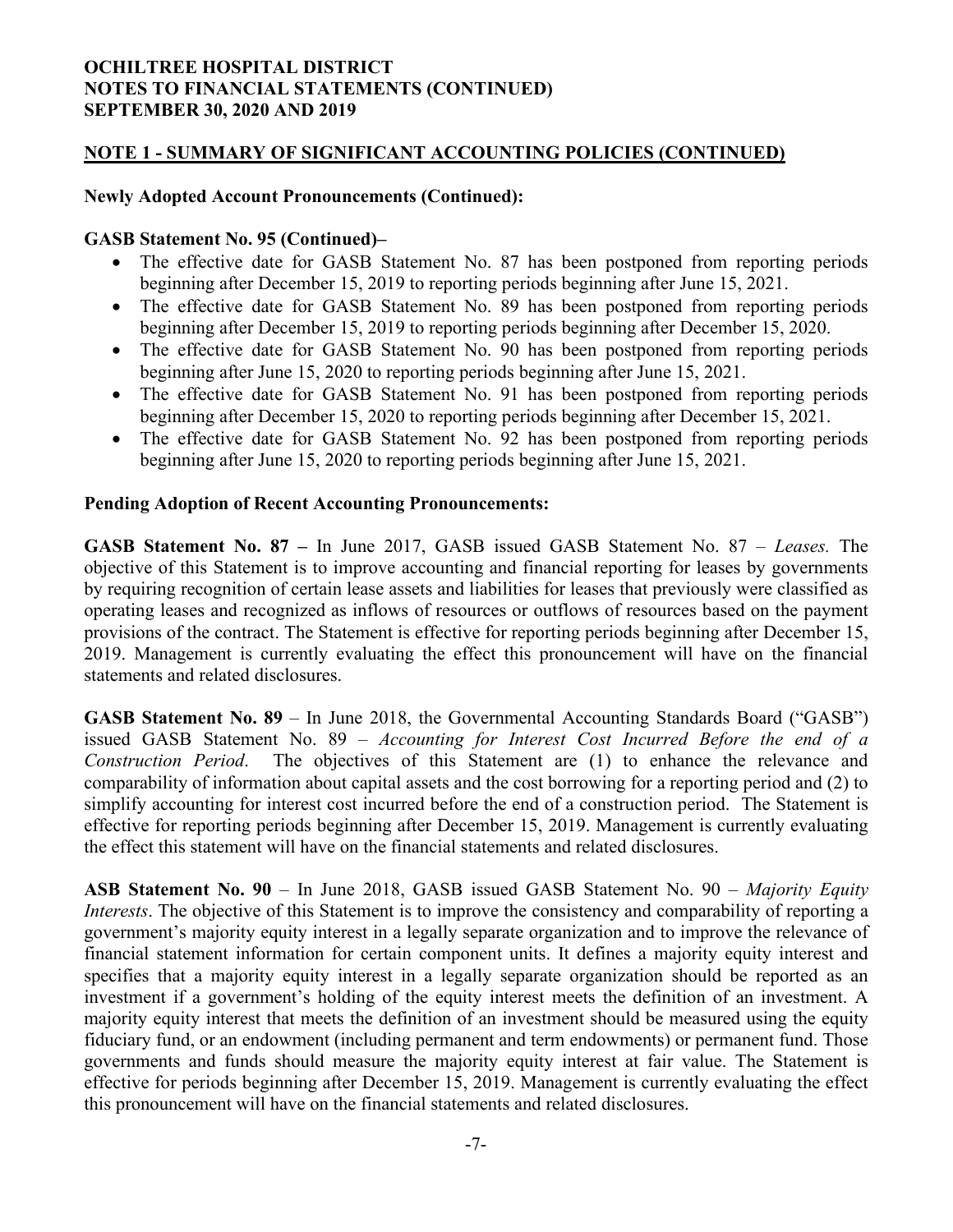## **NOTE 1 - SUMMARY OF SIGNIFICANT ACCOUNTING POLICIES (CONTINUED)**

#### **Pending Adoption of Recent Accounting Pronouncements (Continued):**

**GASB Statement No. 91** – In May 2019, the Governmental Accounting Standards Board ("GASB") issued GASB Statement No. 91 – *Conduit Debt Obligations*. The objectives of this Statement are to provide a single method of reporting conduit debt obligations by issuers and eliminate diversity in practice associated with (1) commitments extended by issuers, (2) arrangements associated with conduit debt obligations, and (3) related note disclosures. The requirements of this Statement are effective for periods beginning after December 15, 2020.

**GASB Statement No. 92** – In January 2020, the Governmental Accounting Standards Board ("GASB") issued GASB Statement No. 92 – *Omnibus 2020.* The objectives of this Statement are to enhance comparability in accounting and financial reporting and to improve the consistency of authoritative literature by addressing practice issues that have been identified during implementation and application of certain GASB Statements. This Statement addresses a variety of topics and includes specific provisions about the following:

- The effective date of GASB Statement No. 87, *Leases*;
- Reporting of intra-entity transfers of assets between a primary government employer and a component unit defined benefit pension plan or defined benefit other postemployment benefit (OPEB);
- The applicability of GASB Statements No. 73, *Accounting and Financial Reporting for Pensions and Related Assets That Are Not within the Scope of GASB Statement 68, and Amendments to Certain Provisions of GASB Statements 67 and 68,* as amended, and No. 74, *Financial Reporting for Postemployment Benefit Plans Other Than Pension Plans*, as amended, to reporting assets accumulated for postemployment benefits;
- The applicability of certain requirements of GASB Statement No. 84, *Fiduciary Activities*, to postemployment benefit arrangements;
- Measurement of liabilities (as assets, if any) related to asset retirement obligations (AROs) in a government acquisition;
- Reporting by public entity risk pools for amounts that are recoverable from reinsurers or excess insurers;
- Reference to nonrecurring fair value measurements of assets and liabilities in authoritative literature;
- Terminology used to refer to derivative instruments.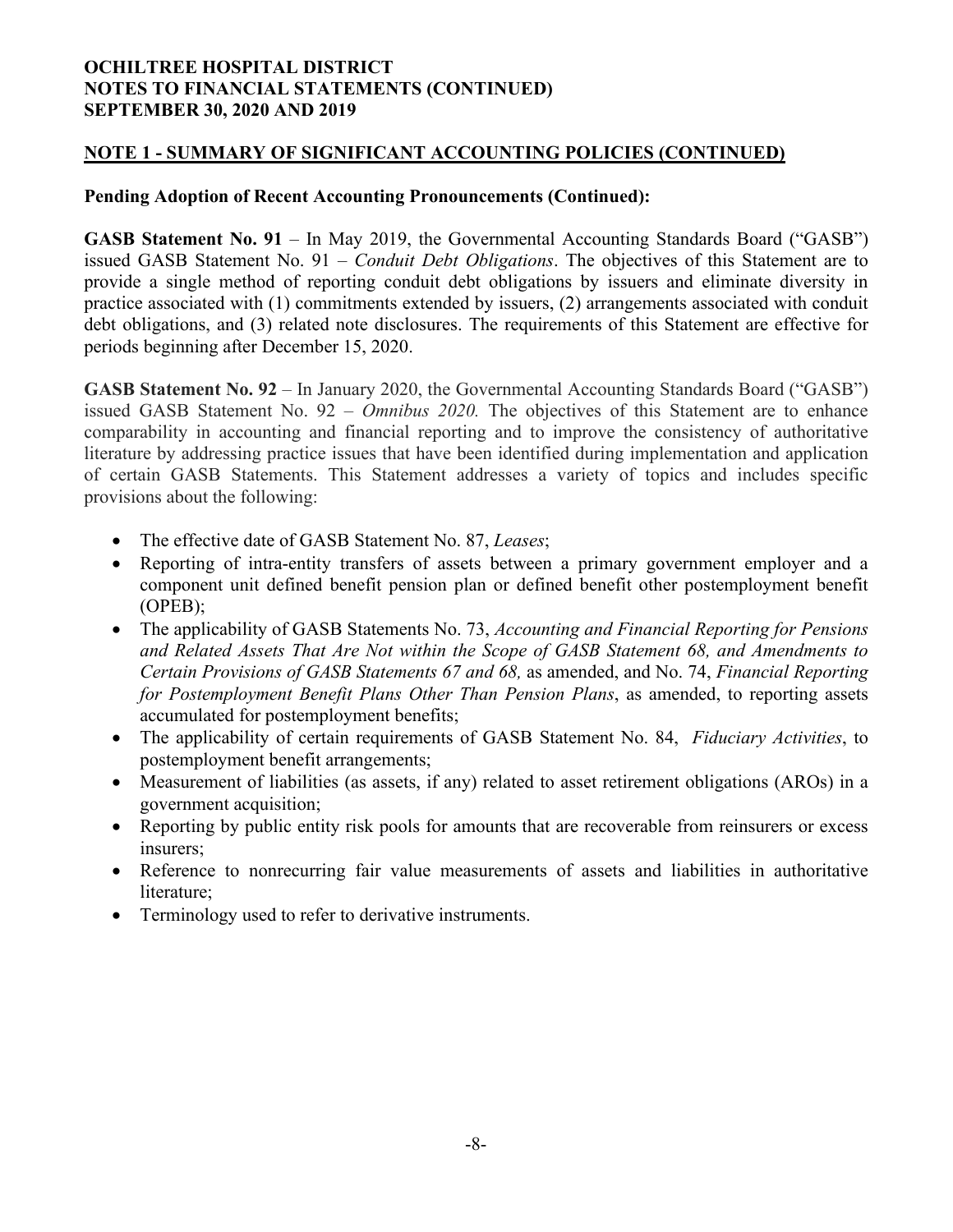#### **NOTE 1 - SUMMARY OF SIGNIFICANT ACCOUNTING POLICIES (CONTINUED)**

#### **Pending Adoption of Recent Accounting Pronouncements (Continued):**

**GASB Statement No. 92 (Continued)** – The requirements of this Statement are effective as follows:

- The requirements related to the effective date of Statement 87, reinsurance recoveries, and terminology used to refer to derivative instruments are effective upon issuance;
- The requirements related to intra-entity transfers of assets and those related to the applicability of Statements 73 and 74 are effective for fiscal years beginning after June 15, 2020;
- The requirements related to application of Statement 84 to postemployment benefit arrangements and those related to nonrecurring fair value measurements of assets or liabilities are effective for reporting periods beginning after June 15, 2020;
- The requirements related to the measurement of liabilities (and assets, if any) associated with AROs in a government acquisition are effective for government acquisitions occurring in reporting periods beginning after June 15, 2020.

Management is currently evaluating the effect this statement will have on the financial statements and related disclosures.

**Use of Estimates –** The preparation of financial statements in conformity with generally accepted accounting principles requires management to make estimates and assumptions that affect the reported amounts of assets and liabilities and disclosure of contingent assets and liabilities at the date of the financial statements and the reported amounts of revenues and expenses during the reporting period. Actual results could differ from those estimates.

**Cash and Cash Equivalents –** The District considers highly liquid investments with an original maturity of three months or less to be cash equivalents. At September 30, 2020 and 2019, cash equivalents consisted primarily of certificates of deposit.

**Investments –** The District's short-term investments are stated at fair value and are comprised of certificates of deposits with maturities in excess of three months, but less than a year, when purchased.

**Patient Accounts Receivable –** The allowance for estimated uncollectible patient accounts receivable is maintained at a level which, in management's judgement, is adequate to absorb patient account balance write-offs inherent in the billing process. The amount of the allowance is based on management's evaluation of the collectability of patient accounts receivable, including the nature of the accounts, credit concentrations, and trends in historical write-off experience, specific impaired accounts, and economic conditions. Allowances for uncollectables and contractuals are generally determined by applying historical percentages to financial classes within accounts receivable. The allowances are increased by a provision for bad debt expenses and contractual adjustments, and reduced by write-offs, net of recoveries.

**Inventory of Supplies –** Inventory is stated at historical cost on the First-In, First-out (FIFO) Method.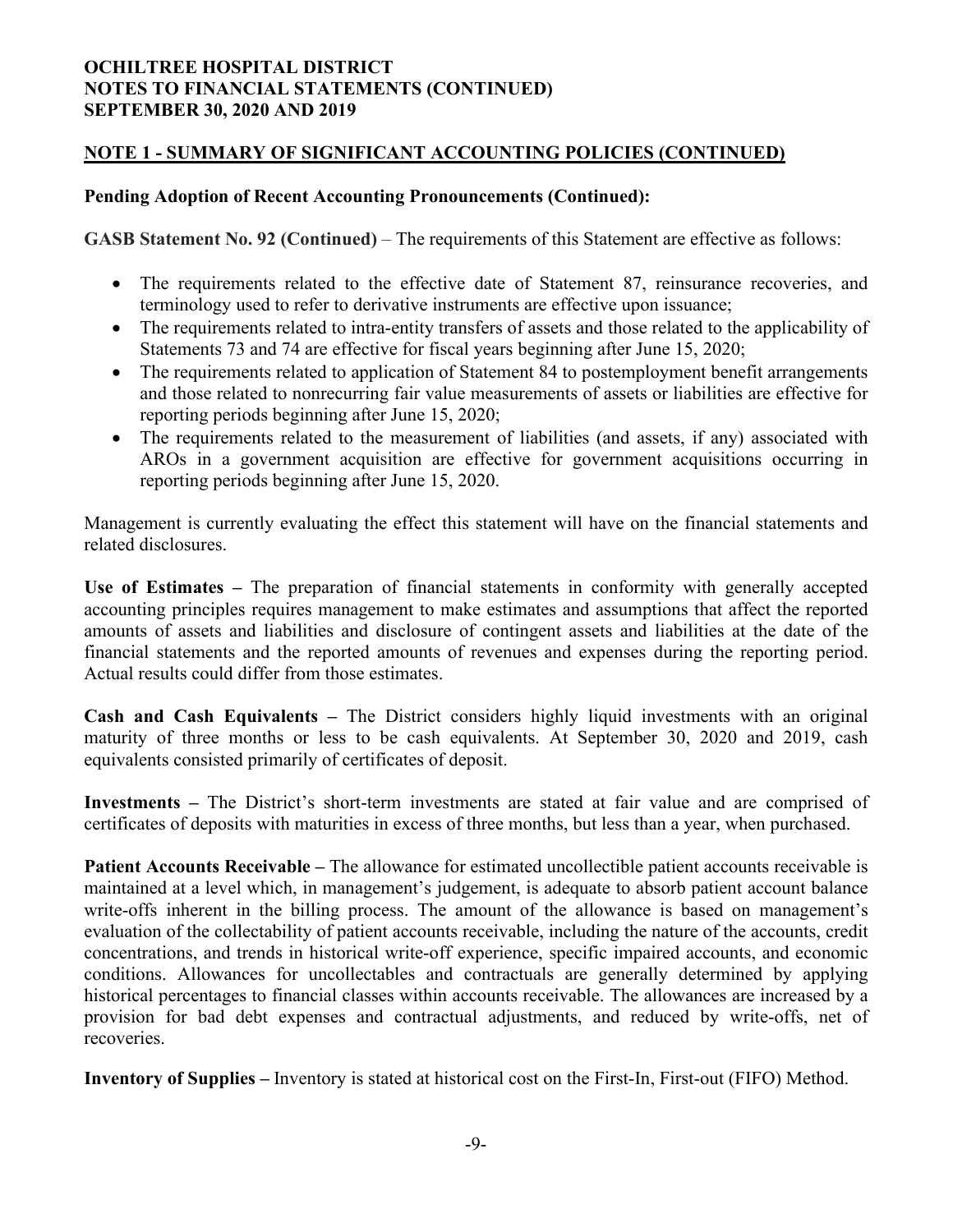#### **NOTE 1 - SUMMARY OF SIGNIFICANT ACCOUNTING POLICIES (CONTINUED)**

**Capital Assets –** Capital assets are recorded at cost. Contributed capital assets are reported at their estimated fair value at the time of their donation. The District provides for depreciation of capital assets by the straight-line method and at rates promulgated by the American Hospital Association, which are designed to amortize the cost of such equipment over its useful life. Equipment under capital lease obligations and leasehold improvements are amortized on the straight-line method over the shorter of the lease term or the estimated useful life of the equipment. Such amortization is included in depreciation and amortization in the financial statements. Except for capital assets acquired through gifts, contributions, or capital grants, interest cost incurred on borrowed funds during the period of construction of capital assets is capitalized as a component of the cost of acquiring these assets. The District capitalizes acquisitions over \$5,000 with a useful life listed below.

The following are a range of useful lives used by asset class:

| Land Improvements        | 5 to 15 years |
|--------------------------|---------------|
| Building (Components)    | 5 to 40 years |
| Fixed Equipment          | 5 to 20 years |
| Major Moveable Equipment | 3 to 20 years |

**Property Taxes –** The District received approximately 22% and 27% of its financial support from property taxes in 2020 and 2019, respectively. These funds were used to support operations.

Property taxes are levied by the District on October  $1<sup>st</sup>$  of each year based on the preceding January  $1<sup>st</sup>$ assessed property values. To secure payment, an enforceable lien attaches to the property on January 1st, when the value is assessed. Property taxes become sue and payable when levied on October  $1<sup>st</sup>$ . This is the date on which an enforceable legal claim arises, and the District records a receivable for the property tax assessment, less an allowance for uncollectible taxes. Property taxes are considered delinquent after January  $31<sup>st</sup>$  of the following year.

**Net Position –** Net position of the District are classified in two components. Net position invested in capital assets consists of capital assets net of accumulated depreciation and reduced by the current balances of any outstanding borrowings used to finance the purchase or construction of those assets. Unrestricted net position is the remaining assets less the remaining liabilities that do not meet the definition of invested in capital assets, net of related debt.

**Operating Revenues and Expenses –** For purposes of display, the District's statements of revenues, expenses, and changes in net position distinguishes between operating and non-operating revenues and expenses. Operating revenues result from exchange transactions associated with providing health care services - the District's principal activity. Non-exchange revenues, including taxes, grants, and contributions received for purposes other than capital asset acquisition, are reported as non-operating revenues. Operating expenses are all expenses incurred to provide health care services, other than financing costs.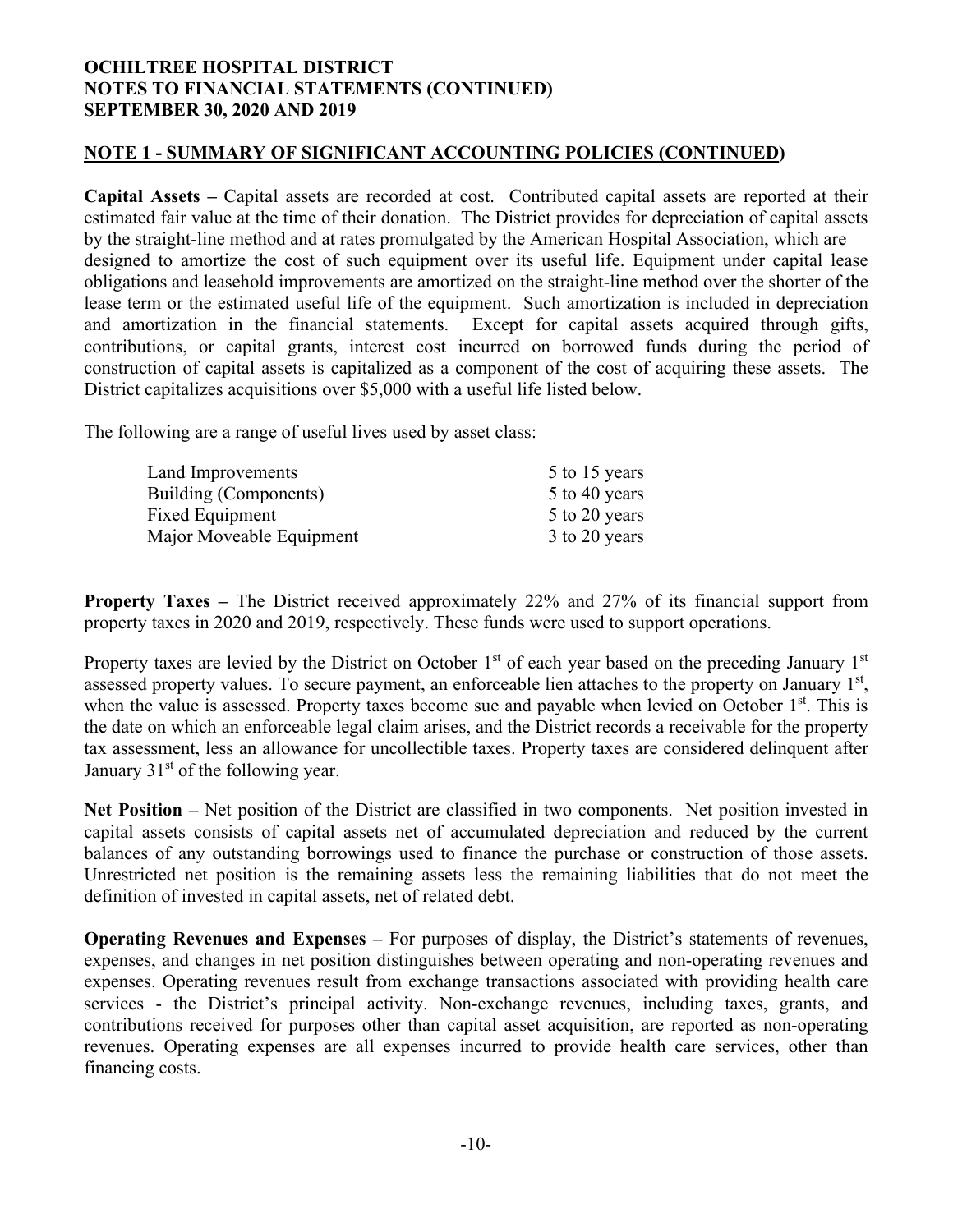## **NOTE 1 - SUMMARY OF SIGNIFICANT ACCOUNTING POLICIES (CONTINUED)**

**Federal Income Taxes –** The District is generally exempt from federal and state income taxes under Section 115 of the Internal Revenue Code and a similar provision of state law. However, the District is subject to federal income tax on any unrelated business taxable income, if any.

**Indigent Care –** The District provides care to patients who meet certain criteria under its charity care policy without charge or at amounts less than its established rates. Management's policy for the provision of charity care is to request proof of income and personal property values, proof of Ochiltree County, Texas residency, number of household members, other benefits received, and other pertinent information. The District applies Federal Poverty Guidelines to determine patient eligibility and performs an application review every six months after approval. Because the District does not pursue the collection of amounts determined to qualify as charity care, charity care is excluded from net patient revenue.

**Grants and Contributions –** From time to time, the District receives grants from state agencies and contributions from individuals and private organizations. Revenues from grants and contributions (including contributions of capital assets) are recognized when all eligibility requirements, including time requirements are met. Grants and contributions may be restricted for either specific operating purposes or for capital purposes. Amounts that are unrestricted or that are restricted to a specific operating purpose are reported as non-operating revenues. Amounts restricted to capital acquisitions are reported after non-operating revenues and expenses.

**Risk Management –** The District is exposed to various risks of loss from torts: theft of, damage to and destruction of assets; business interruption; errors and omissions; employee injuries and illnesses; natural disaster; medical malpractice; and employee health, dental, and accident benefits. Commercial insurance coverage is purchased for claims arising from such matters other than employee health claims. Settled claims have not exceeded this commercial coverage during the year.

The District is self-insured for a portion of its exposure to risk of loss from employee health claims. An annual estimated provision is accrued for the self-insured portion of employee health claims and includes an estimate of the ultimate cost for both claims and claims incurred but not yet reported.

**Reclassifications –** Certain amounts in the prior year financial statements have been reclassified for comparative purposes to conform to the presentation in the current year financial statements. These reclassifications did not affect the financial position or changes in net position as previously reported.

#### **NOTE 2 - NET PATIENT SERVICE REVENUE**

The District has agreements with third-party payors that provide for payments to the District at amounts different from its established rates. A summary of the payment arrangements with major third-party payors follows: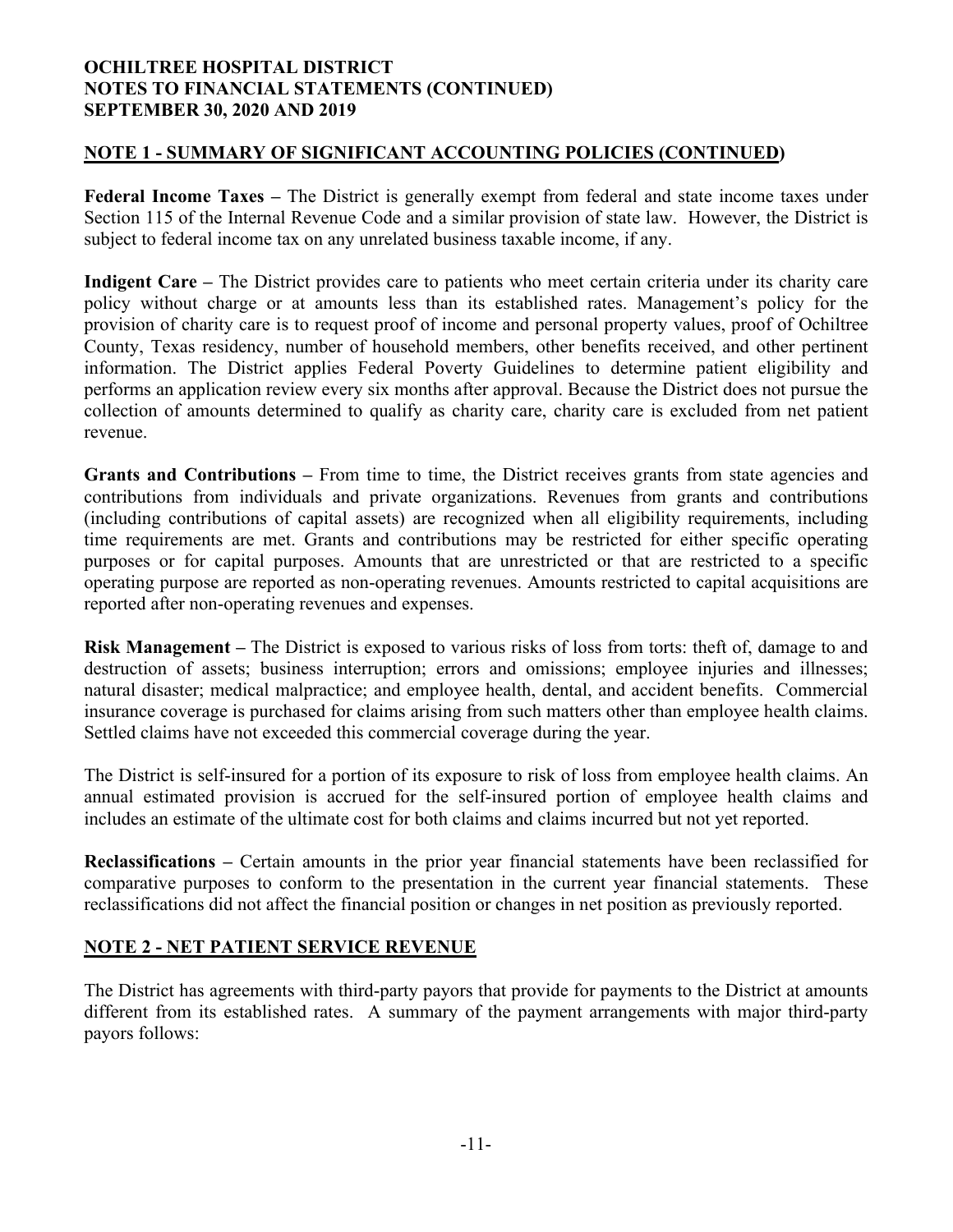# **NOTE 2 - NET PATIENT SERVICE REVENUE (CONTINUED)**

**Medicare and Medicaid –** The District is a Critical Access Hospital. Thus, inpatient acute care services, certain inpatient non-acute care services, and outpatient services rendered to Medicare program beneficiaries are paid based on a cost reimbursement methodology. The District is reimbursed for cost reimbursable items at tentative rates with final settlement determined after submission of annual cost reports by the District and audits thereof by the Medicare fiscal intermediary.

**Other –** The District has also entered into payment agreements with certain commercial insurance carriers and preferred provider organizations. The basis for payment under these agreements includes prospectively determined rates per discharge, discounts from established charges, and prospectively determined daily rates.

Net patient service revenue is comprised as follows:

|                                                | 2020         | 2019         |
|------------------------------------------------|--------------|--------------|
| <b>Routine Patient Services</b>                | \$ 3,817,561 | \$4,015,753  |
| <b>Ancillary Patient Services</b>              |              |              |
| Inpatient                                      | 4,727,261    | 4,586,332    |
| Outpatient                                     | 18,005,897   | 16,692,092   |
| <b>Gross Patient Service Revenue</b>           | 26,550,719   | 25,294,177   |
| Charity                                        | (1,021,614)  | (1,395,423)  |
| Third-Party Contractual Adjustments            | (8,341,617)  | (8,892,261)  |
| Provision for Bad Debts                        | (1,610,842)  | (1,108,685)  |
| Medicaid Supplemental Payments & Other Credits | 897,040      | 667,321      |
| Net Patient Service Revenue                    | \$16,473,686 | \$14,565,129 |

**Estimated Third-Party Payor Settlements –** Laws and regulations governing the Medicare and Medicaid programs are extremely complex and subject to interpretation. As a result, there is at least a reasonable possibility that recorded estimates will change by a material amount in the near term. Anticipated final settlement amounts from current year and prior years' cost reports are recorded in the financial statements as they are determined by the District. Estimated third-party payor settlements recorded in current assets and liabilities at September 30, 2020 and 2019, are \$762,893 and \$659,072, respectively.

**Charity Care –** The value of charity care provided by the District based upon its established rates, was \$1,021,614 in 2020 and \$1,395,423 in 2019. ASU 2010-23 requires charity care to be disclosed on a cost basis. The District utilizes the cost to charge ratios, as calculated based on its most recent cost report, to determine the total cost. The District's cost of providing charity care was approximately \$830,956 and \$987,272 for the years ended September 30, 2020 and 2019, respectively.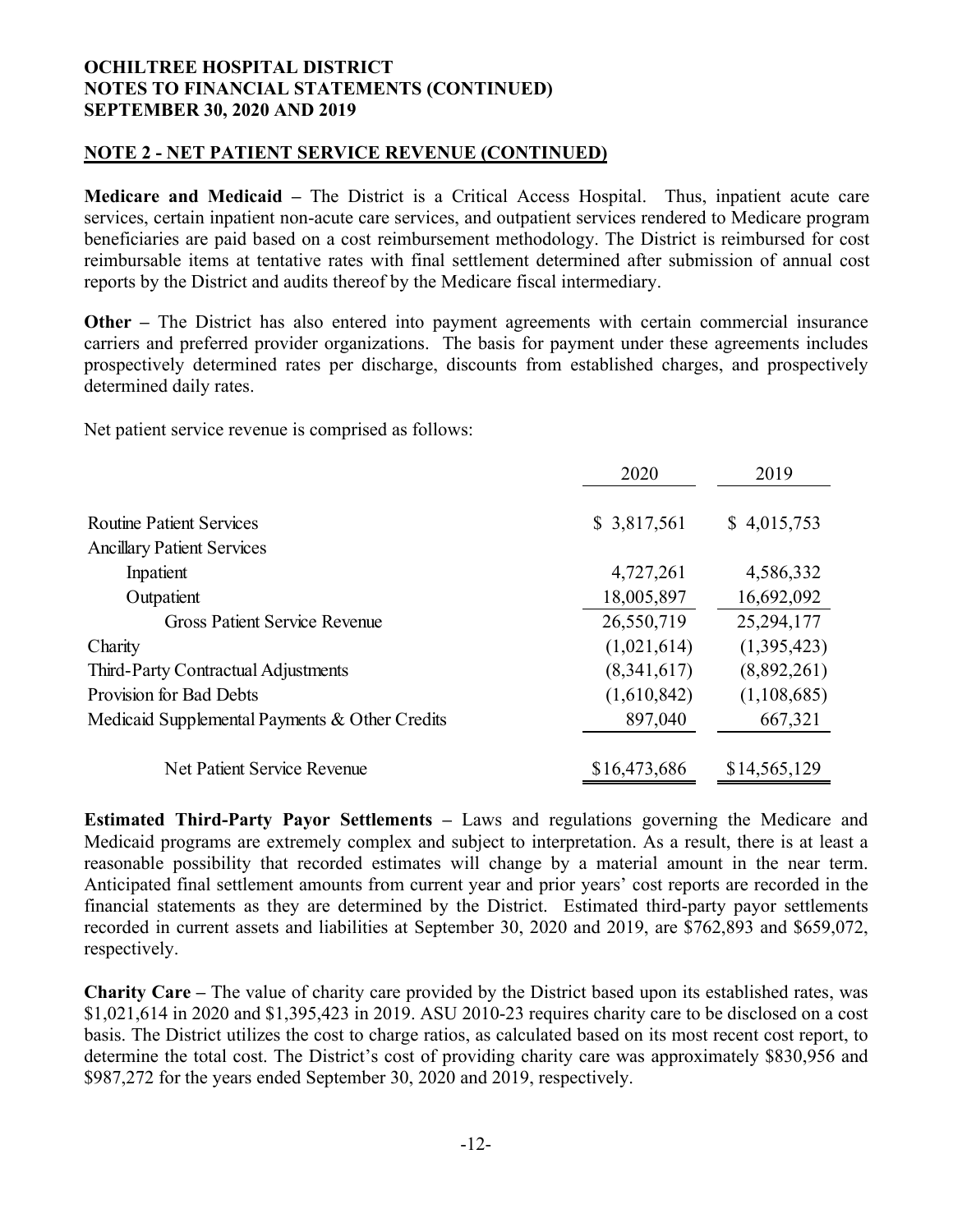#### **NOTE 3 – INVESTMENTS**

The District's investments are reported at fair value and consist of certificates of deposit, which are readily available to convert to cash, and are classified as cash and cash equivalents and short-term investments. At September 30, 2020 and 2019, the District's investments were \$19,210,000 and \$11,250,000, respectively.

The District's investments may be exposed to the following types of risks:

**Interest Rate Risk** – Interest rate risk is the risk that market values of investments will change based on changes in market interest rates.

**Credit Risk** – Credit risk is the risk that the issuer or other counterparty to an investment will not fulfill its obligations.

**Custodial Credit Risk** – For an investment, custodial credit risk is the risk that, in the event of the failure of the counterparty, the District will not be able to recover the value of its investment or collateral securities that are in the possession of an outside party.

**Concentration of Credit Risk** – The District places no limit on the amount that may be invested in any one issuer.

Due to the level of risk associated with certain investments, it is at least reasonably possible that changes in the value of investments will occur in the near-term and that such change could materially affect the amounts reported in the accompanying statements of net position.

# **NOTE 4 – DEPOSITS WITH FINANCIAL INSTITUTIONS**

At September 30, 2020 and 2019, the carrying amount of the District's deposits with financial institutions was \$21,704,097 and \$13,302,001, respectively, and the bank balance was \$22,207,856 and \$13,661,471, respectively. The bank balance is categorized as follows:

|                                                                                                    | 2020         | 2019         |  |
|----------------------------------------------------------------------------------------------------|--------------|--------------|--|
| Amount Insured by the FDIC<br>Amount Collateralized with Securities Held by the Pledging Financial | 500,000      | 500,000<br>S |  |
| Institution's Trust Department in the District's name                                              | 21,707,856   | 13, 161, 471 |  |
| <b>Total Bank Balance</b>                                                                          | \$22,207,856 | \$13,661,471 |  |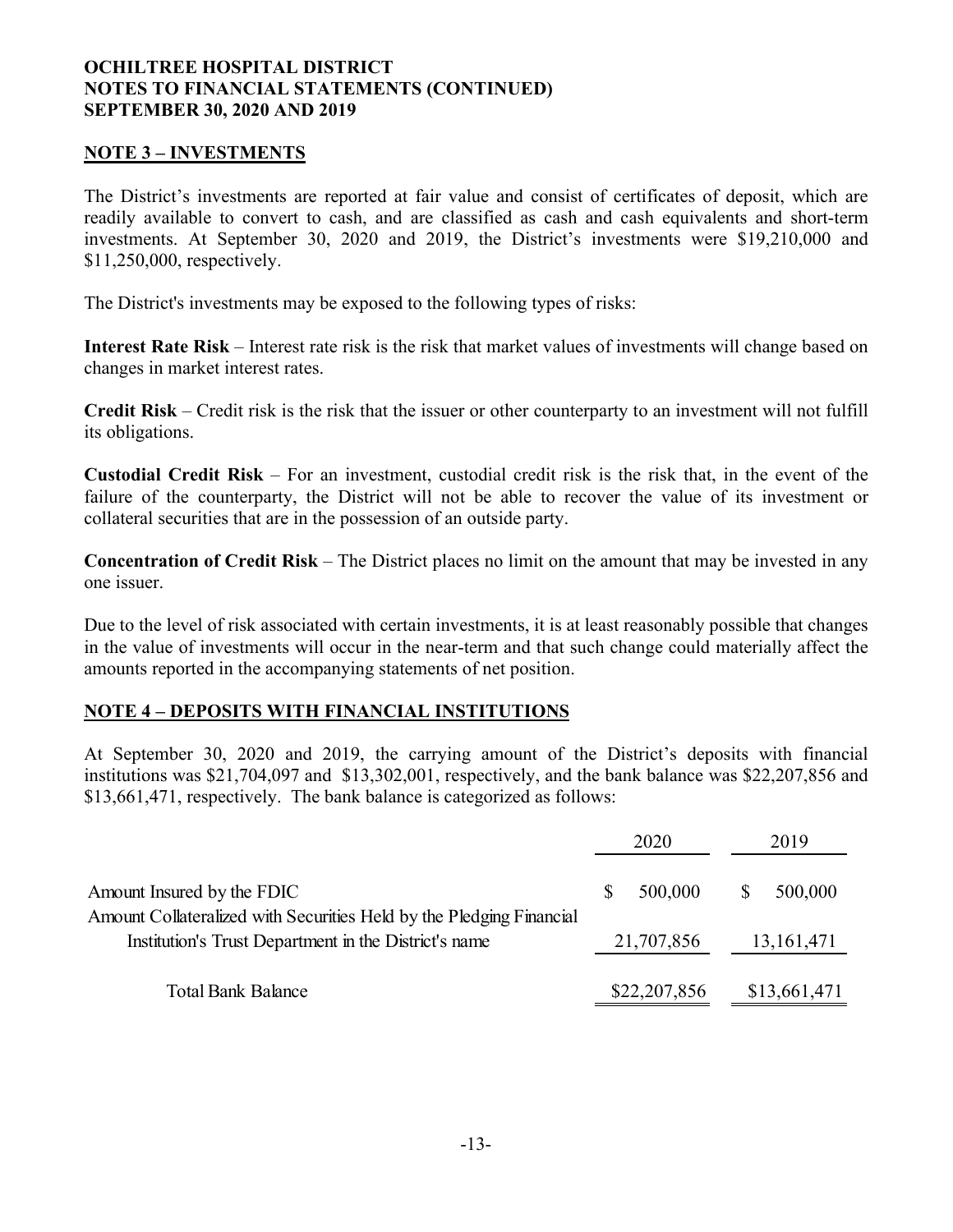#### **NOTE 5 – ASSETS WHOSE USE IS LIMITED**

Assets whose use is limited consist of the following at September 30:

|                                                                                                       | 2020          | 2019          |
|-------------------------------------------------------------------------------------------------------|---------------|---------------|
| <b>Internally Designated for Health Insurance Claims:</b><br>Cash and Cash Equivalents                | 13,516        | 490           |
| <b>Internally Designated for Hospice Operations:</b><br>Cash and Cash Equivalents                     | 63,544        | 29,049        |
| <b>Internally Designated for Employee Benefits:</b><br>Cash and Cash Equivalents                      | 17,747        | 16,034        |
| <b>Internally Designated for Memorial Donations:</b><br>Cash and Cash Equivalents                     | 6,058         | 82,292        |
| <b>Internally Designated for Assisted Living Facility Rent Deposits:</b><br>Cash and Cash Equivalents | 33,003        |               |
| Total Assets Whose Use is Limited                                                                     | 133,868<br>\$ | 127,865<br>\$ |

#### **NOTE 6 – RESTRICTED ASSETS**

The Composition of restricted assets as of September 30, 2020 and 2019 is set forth in the following table:

|                               | 2020 |          | 2019     |
|-------------------------------|------|----------|----------|
| Restricted for Grant Projects |      | \$10,000 | \$10,000 |

#### **NOTE 7 – PATIENT ACCOUNTS RECEIVABLE**

Accounts receivable consist of the following at September 30, 2020 and 2019:

|                                       | 2020        | 2019        |
|---------------------------------------|-------------|-------------|
|                                       |             |             |
| Gross Accounts Receivable             | \$5,607,891 | \$4,549,126 |
| Less Allowance for Bad Debts          | (2,361,887) | (2,197,830) |
| Allowance for Contractuals            | (1,183,314) | (509, 593)  |
| Accounts Receivable, Net of Allowance | \$2,062,690 | 1,841,703   |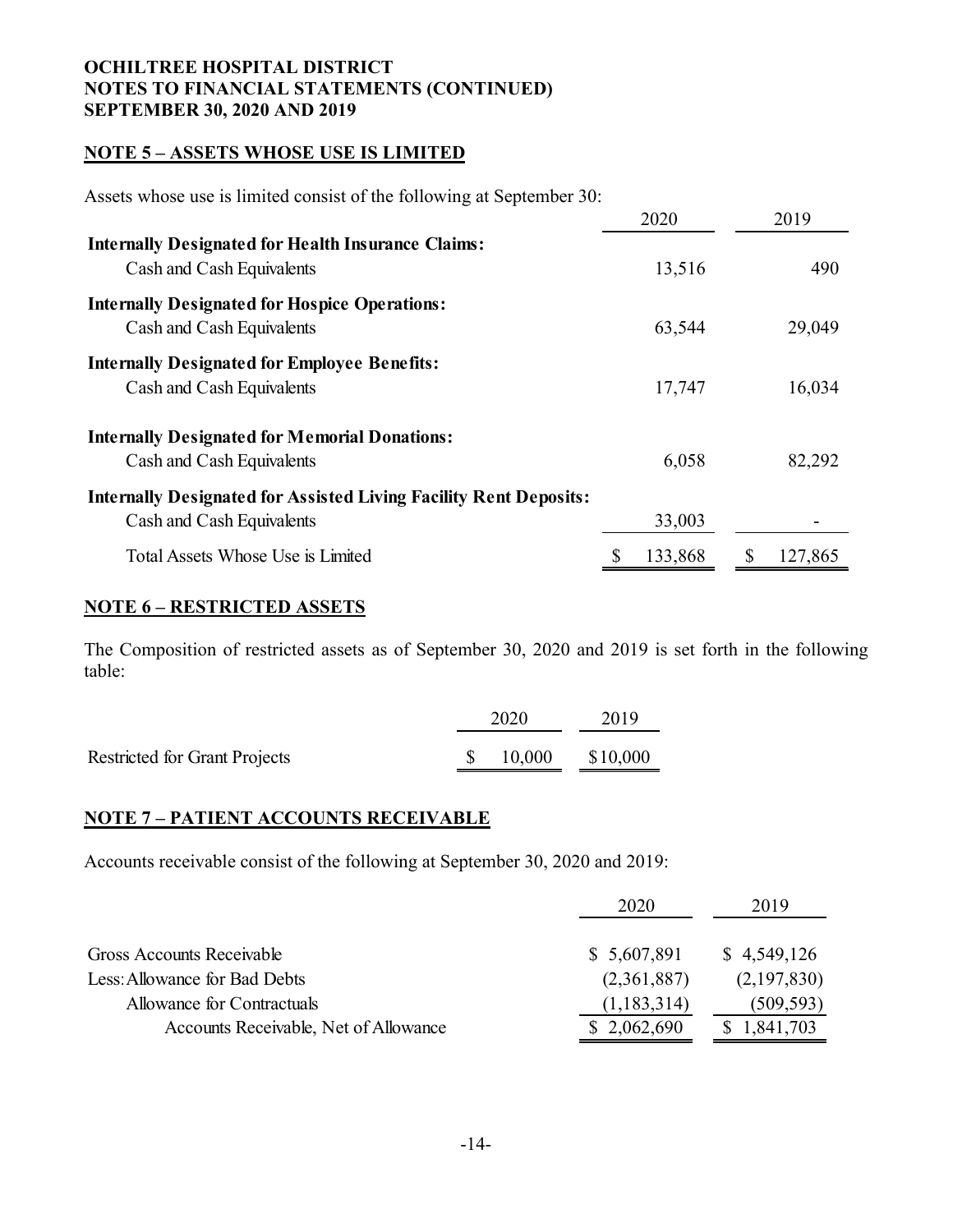# **NOTE 7 – PATIENT ACCOUNTS RECEIVABLE (CONTINUED)**

**Concentration of Credit Risk –** The District grants credit without collateral to its patients, most of who are residents and are insured under third-party payor agreements. The mix of receivables from patients and third-party payors at September 30, 2020 and 2019 is as follows:

|                          | 2020  | 2019 |  |
|--------------------------|-------|------|--|
| Medicare                 | 20%   | 17%  |  |
| Medicaid                 | $5\%$ | 6%   |  |
| Other Third-Party Payors | 30%   | 16%  |  |
| Patients                 | 45%   | 61%  |  |
| Total                    | 100%  | 100% |  |

# **NOTE 8 – PROPERTY TAXES RECEIVABLE**

Property taxes are levied on October 1 of each year and become delinquent as of February 1 of the following year. Property taxes are recognized as revenue in the year for which taxes have been levied and are reported net of collection expenses and fees. Tax revenue, net of related expenses for 2020 and 2019 was \$5,903,731 and \$5,647,493, respectively. The tax rates for September 30, 2020 and 2019 were \$.383 and \$.384, respectively. As of September 30, 2020 and 2019, the balance of property taxes receivable and its related allowance for uncollectible taxes are as follows:

|                                                             | 2020 |                      |              | 2019                  |  |  |
|-------------------------------------------------------------|------|----------------------|--------------|-----------------------|--|--|
| Taxes Receivable<br>Less: Allowance for Uncollectible Taxes | S    | 186,614<br>(123,761) | <sup>S</sup> | 153,307<br>(100, 294) |  |  |
| Taxes Receivable, Net of Allowance                          |      | 62,853               | <sup>2</sup> | 53,013                |  |  |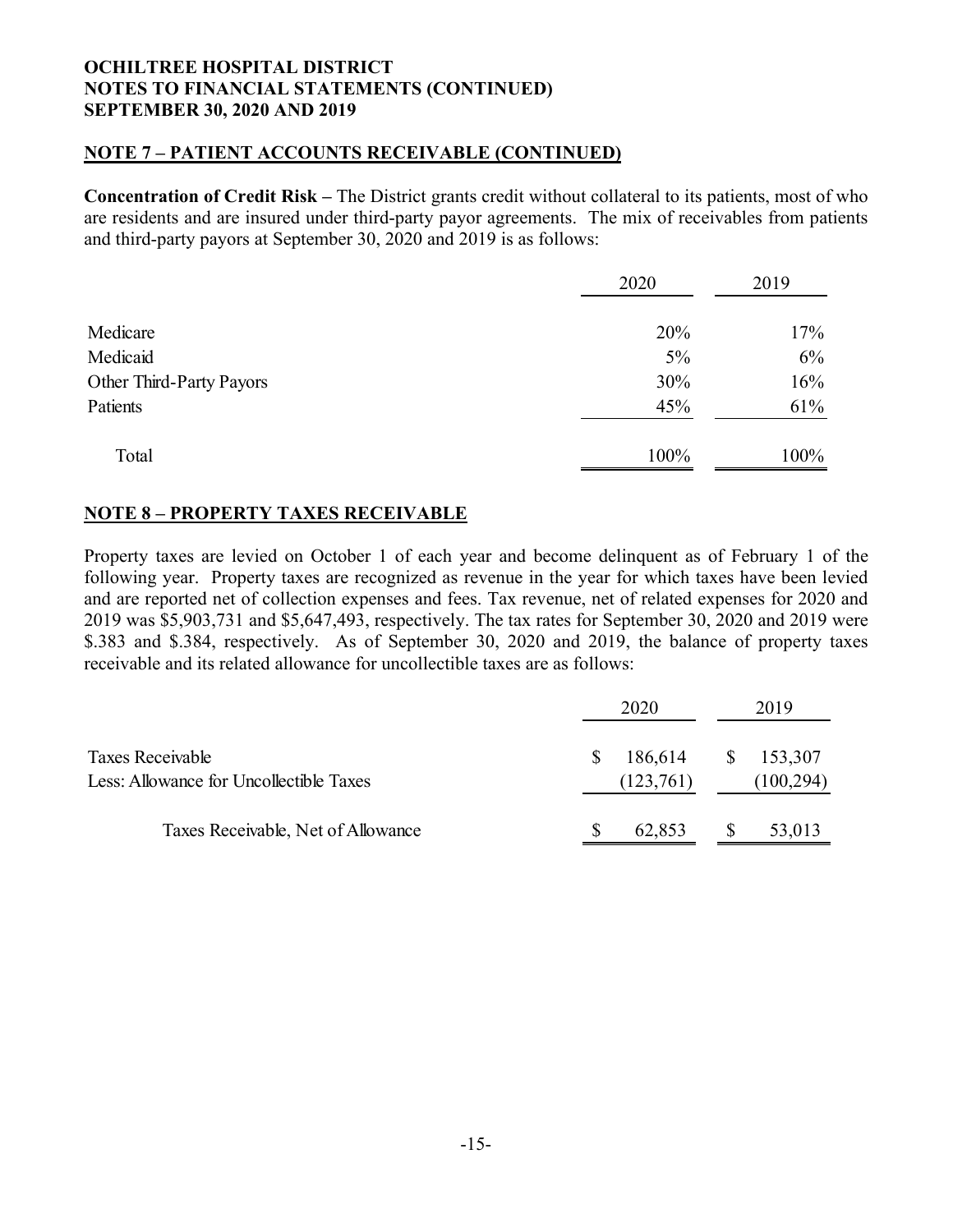# **NOTE 9 – CAPITAL ASSETS**

The following is a summary of capital assets at cost less accumulated depreciation:

|                                       | Balance        |                 | Reclass/       | Balance        |  |  |
|---------------------------------------|----------------|-----------------|----------------|----------------|--|--|
|                                       | 09/30/19       | Additions       | Retirements    | 09/30/20       |  |  |
|                                       |                |                 |                |                |  |  |
| Land                                  | \$<br>171,637  | \$              | \$             | \$<br>171,637  |  |  |
| Land Improvements                     | 48,292         |                 |                | 48,292         |  |  |
| <b>Building And Improvements</b>      | 30,377,097     | 192,024         |                | 30,569,121     |  |  |
| Equipment                             | 7,256,186      | 531,367         |                | 7,787,553      |  |  |
| Capital Leases                        |                | 472,209         |                | 472,209        |  |  |
| <b>Construction in Progress</b>       |                | 213,619         |                | 213,619        |  |  |
| <b>Totals at Historical Cost</b>      | 37,853,212     | 1,409,219       |                | 39,262,431     |  |  |
| Less Accumulated                      |                |                 |                |                |  |  |
| Depreciation for:                     |                |                 |                |                |  |  |
| Land Improvements                     | (6,304)        | (3,219)         |                | (9,523)        |  |  |
| Building and Improvements             | (7,704,854)    | (996, 979)      |                | (8,701,833)    |  |  |
| Equipment                             | (6,399,162)    | (521, 296)      |                | (6,920,458)    |  |  |
| Capital leases                        |                | (30, 717)       |                | (30, 717)      |  |  |
| <b>Total Accumulated Depreciation</b> | (14, 110, 320) | (1, 552, 211)   |                | (15,662,531)   |  |  |
| Capital Assets, Net                   | \$23,742,892   | (142,992)<br>\$ | \$             | \$23,599,900   |  |  |
|                                       |                |                 |                |                |  |  |
|                                       | Balance        | Reclass/        |                | Balance        |  |  |
|                                       | 09/30/18       | Additions       | Retirements    | 09/30/19       |  |  |
| Land                                  | \$<br>198,797  | \$              | \$<br>(27,160) | \$<br>171,637  |  |  |
| Land Improvements                     |                |                 | 48,292         | 48,292         |  |  |
| <b>Building And Improvements</b>      | 28,645,396     | 1,111,310       | 620,391        | 30,377,097     |  |  |
| Equipment                             | 7,668,740      | 228,969         | (641, 523)     | 7,256,186      |  |  |
| <b>Totals at Historical Cost</b>      | 36,512,933     | 1,340,279       |                | 37,853,212     |  |  |
| Less Accumulated                      |                |                 |                |                |  |  |
| Depreciation for:                     |                |                 |                |                |  |  |
| Land Improvements                     |                | (1,928)         | (4,376)        | (6,304)        |  |  |
| Building and Improvements             | (6,773,052)    | (936, 178)      | 4,376          | (7,704,854)    |  |  |
| Equipment                             | (5,901,817)    | (497, 345)      |                | (6,399,162)    |  |  |
| <b>Total Accumulated Depreciation</b> | (12, 674, 869) | (1, 435, 451)   |                | (14, 110, 320) |  |  |
| Capital Assets, Net                   | \$23,838,064   | \$<br>(95,172)  | \$             | \$23,742,892   |  |  |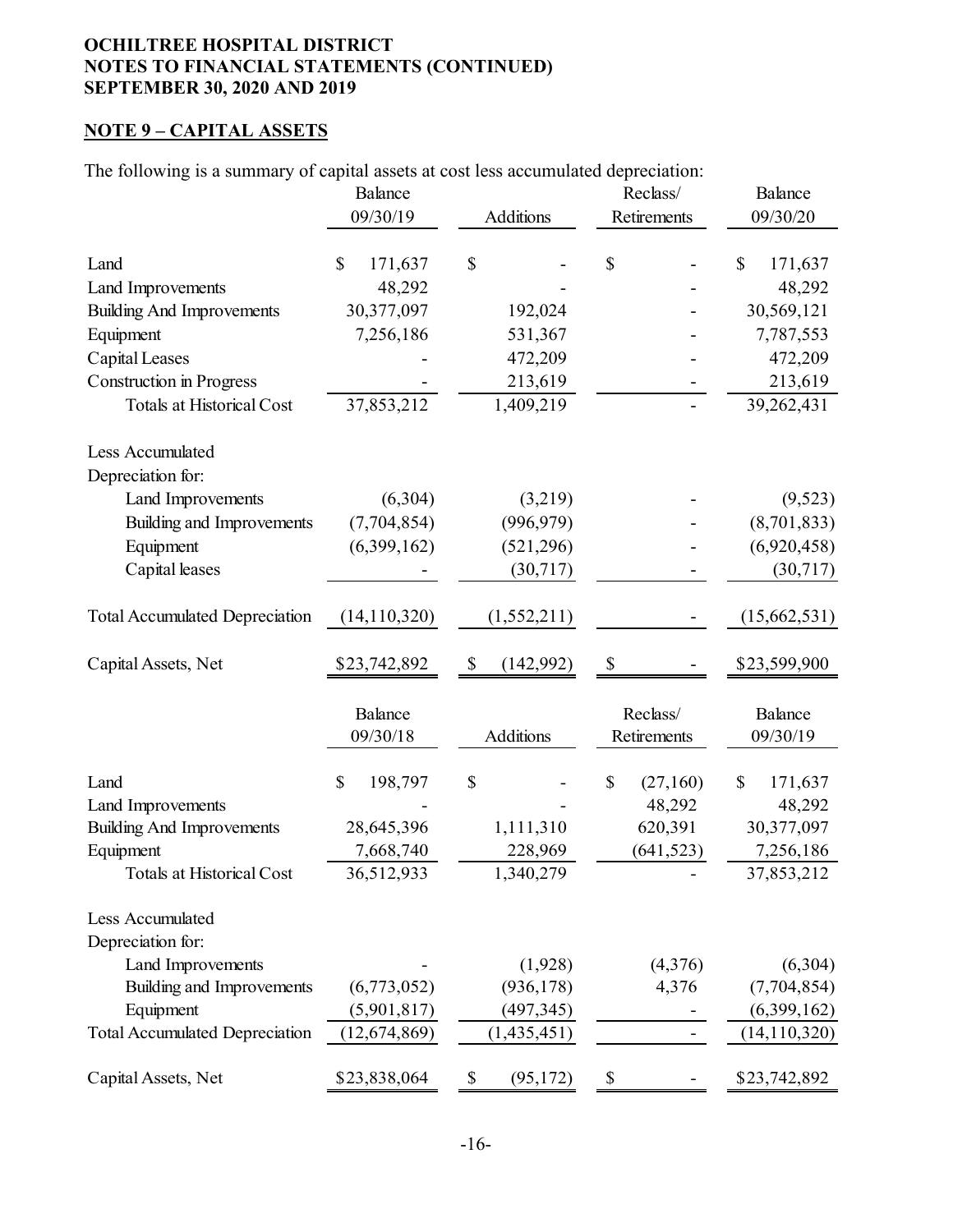## **NOTE 9 – CAPITAL ASSETS (CONTINUED)**

Construction in progress at September 30, 2020 includes amounts related to the X-ray renovation and surgical center construction projects. The construction projects will be completed in three phases. Phase I for the X-ray remodel was completed April 2021 at an estimated cost of \$1.1 million. Phases II and III for the surgical center will be completed at an estimated cost of \$4.7 million. These phases are still in the design stage, and as such, no estimated completion date is available.

Total depreciation expense for 2020 and 2019, was \$1,552,211 and \$1,435,452, respectively.

# **NOTE 10 – LONG-TERM DEBT**

A schedule of changes in the District's long-term debt consists of the following at September 30:

|                                        |          | Balance<br>09/30/19 | Additions<br>Reductions |           | Balance<br>09/30/20 |               | Due Within<br>One Year |            |    |             |            |
|----------------------------------------|----------|---------------------|-------------------------|-----------|---------------------|---------------|------------------------|------------|----|-------------|------------|
|                                        |          |                     |                         |           |                     |               |                        |            |    |             |            |
| Long-Term Debt:<br>Series 2016         |          | 2,305,000           |                         |           |                     | (159,000)     |                        | 2,146,000  |    | 164,000     |            |
| Note Payable, X-ray                    | \$       | 263,363             | \$                      |           | \$                  | (263, 363)    |                        |            | \$ |             |            |
|                                        |          |                     |                         |           |                     |               |                        | 2,292,469  |    |             |            |
| Note Payable, Phase 3 (1)              |          | 2,478,013           |                         |           |                     | (185, 544)    |                        |            |    | 185,614     |            |
| Note Payable, Phase 3 (2)              |          | 2,552,675           |                         |           |                     | (171, 797)    |                        | 2,380,878  |    | 182,194     |            |
| Note Payable, 2015                     |          | 1,404,558           |                         |           |                     | (238, 719)    |                        | 1,165,839  |    | 246,545     |            |
| Note Payable, 2006                     |          | 1,400,519           |                         |           |                     | (166, 439)    | 1,234,080              |            |    | 176,358     |            |
| PPP Loan                               |          |                     |                         | 1,772,496 |                     |               |                        | 1,772,496  |    | 1,077,142   |            |
| Total Long-Term Debt                   |          | 10,404,128          |                         | 1,772,496 |                     | (1, 184, 862) |                        | 10,991,762 |    | 2,031,853   |            |
|                                        |          |                     |                         |           |                     |               |                        |            |    |             |            |
| Capital Lease Obligations              |          |                     |                         |           |                     |               |                        |            |    |             |            |
| <b>Stryker Laproscope</b>              |          |                     |                         | 171,355   |                     | (11, 393)     |                        | 159,962    |    | 36,771      |            |
| Siemens CT Scan                        |          |                     |                         | 300,854   |                     | (6,221)       |                        | 294,633    |    | 38,216      |            |
| <b>Total Capital Lease Obligations</b> |          |                     |                         | 472,209   |                     | (17, 614)     |                        | 454,595    |    | 74,987      |            |
| Total Long-Term Debt and               |          |                     |                         |           |                     |               |                        |            |    |             |            |
| Capital Lease Obligations              | <b>S</b> | 10,404,128          | \$2,244,705             |           | <sup>\$</sup>       | (1,202,476)   | \$                     | 11,446,357 |    | \$2,106,840 |            |
|                                        |          |                     |                         |           |                     |               |                        |            |    |             |            |
|                                        |          | Balance             |                         |           |                     |               |                        | Balance    |    |             | Due Within |
|                                        |          | 09/30/18            | Additions               |           |                     | Reductions    |                        | 09/30/19   |    | One Year    |            |
| Long-Term Debt:                        |          |                     |                         |           |                     |               |                        |            |    |             |            |
| Series 2016                            | S        | 2,459,000           | \$                      |           | S                   | (154,000)     | S                      | 2,305,000  | S  | 159,000     |            |
| Note Payable, X-ray                    |          | 297,053             |                         |           |                     | (33,690)      |                        | 263,363    |    | 34,292      |            |
| Note Payable, Phase 3 (1)              |          | 2,652,191           |                         |           |                     | (174, 178)    |                        | 2,478,013  |    | 179,549     |            |
| Note Payable, Phase 3 (2)              |          | 2,720,127           |                         |           |                     | (167, 452)    |                        | 2,552,675  |    | 176,328     |            |
| Note Payable, 2015                     |          | 1,636,576           |                         |           |                     | (232, 018)    |                        | 1,404,558  |    | 239,547     |            |
| Note Payable, 2006                     |          | 1,557,670           |                         |           |                     | (157, 151)    |                        | 1,400,519  |    | 166,439     |            |
|                                        |          |                     |                         |           |                     |               |                        |            |    |             |            |
| Total Long-Term Debt                   | \$       | 11,322,617          | \$                      |           | \$                  | (918, 489)    | \$                     | 10,404,128 | \$ | 955,155     |            |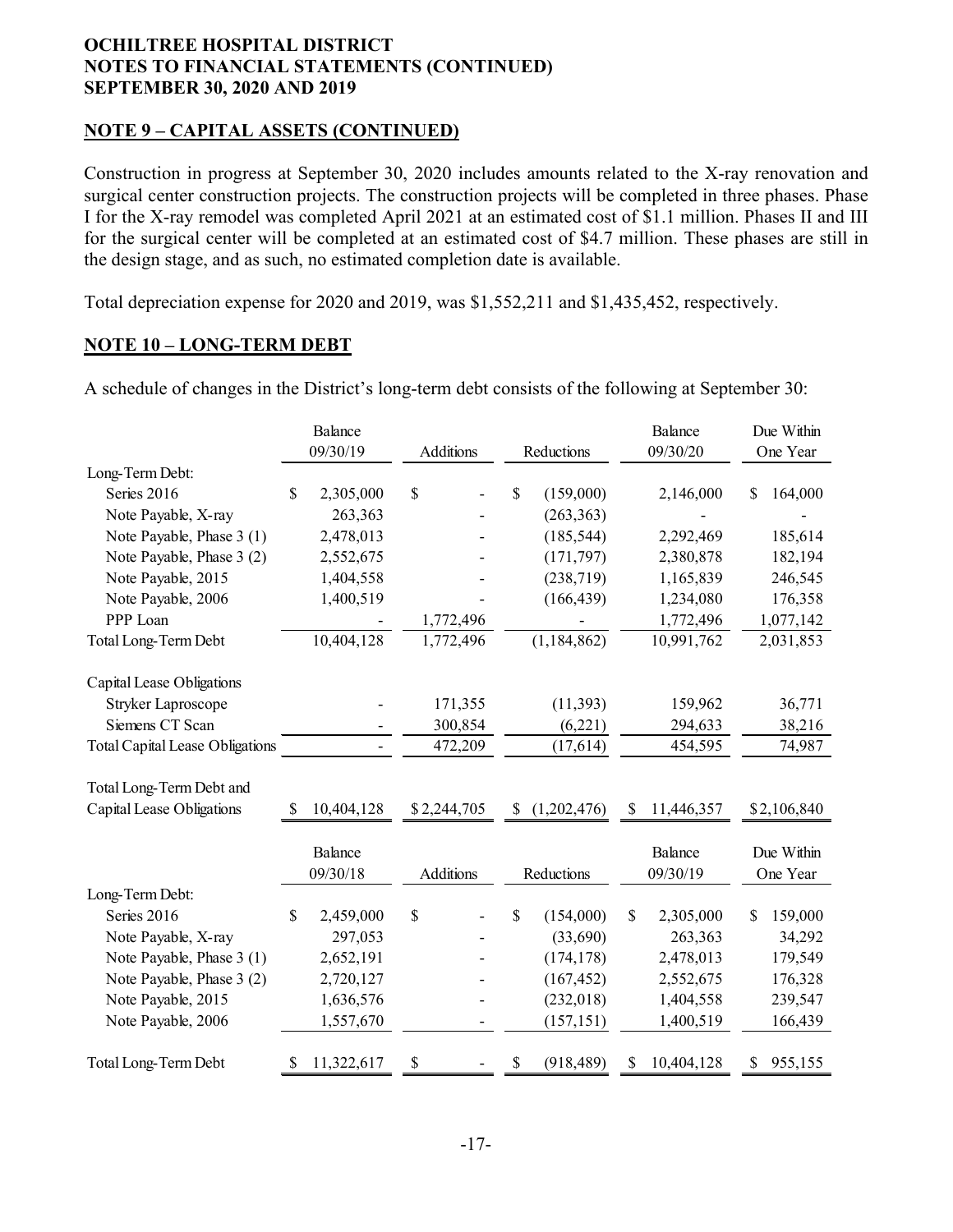## **NOTE 10 – LONG-TERM DEBT (CONTINUED)**

*Long-Term Debt*. The terms and due dates of the District's long-term debt at September 30, 2020 and 2019 is as follows:

- Note Payable, X-Ray: Note payable to bank due in annual installments of \$43,013, at 3.29% interest rate, maturing on November 23, 2025.
- Note Payable, Phase 3 (1): Note payable to bank due in semi-annual installments of \$130,454, at 3.35% interest rate, maturing on December 15, 2030.
- Note Payable, Phase 3 (2): Note payable to bank due in semi-annual installments of \$129,509, at 3.30% interest rate, maturing on June 15, 2031.
- Note Payable, 2015: Note payable to bank due in semi-annual installments of \$139,315, at 2.90% interest rate, maturing on February 12, 2025. Secured by personal property.
- Note Payable, 2006: Note payable to bank due in annual installments of \$253,108, variable interest rates ranging from 3.99% to 6.39%, maturing on January 30, 2026. Secured by personal property.
- Series 2016 Bond Payable: Bond payable to bank due in annual installments of various amounts, at 3.35% interest rate, due April 1, 2031.
- Note Payable: \$1,772,496 Paycheck Protection Program ("PPP") loan payable to FirstBank Southwest, payable in monthly installments of \$99,668, carrying an interest rate of 1.00%, with a maturity date of May 1, 2022, and secured by the U.S. Small Business Administration. Under Division A, Title 1, Section 1106 the loan will be fully forgiven as long as:
	- The loan proceeds are used to cover payroll costs, and most mortgage interest, rent and utility costs over the 8-week period after the loan is made.
	- Employee and compensation levels are maintained.
	- Payroll costs are capped at \$100,000 on an annualized basis for each employee.
	- At least 75% of the forgiven amount must be used for payroll.

As of the date of this report, the PPP loan had not been forgiven by the SBA.

*Capital Leases:* The terms and due dates of the District's capital leases as of September 30, 2020 and 2019 are as follows:

- Stryker Laproscope Lease  $-4.05\%$  capital lease obligation commencing on October 1, 2019. Principal and interest is payable in monthly installments of \$3,547 through October 1, 2024, collateralized by the leased equipment.
- Siemens CT Scan Lease 4.04% capital lease obligation commencing on August 31, 2020. Principal and interest is payable in monthly installments of \$4,117 through August 31, 2027, collateralized by the leased equipment.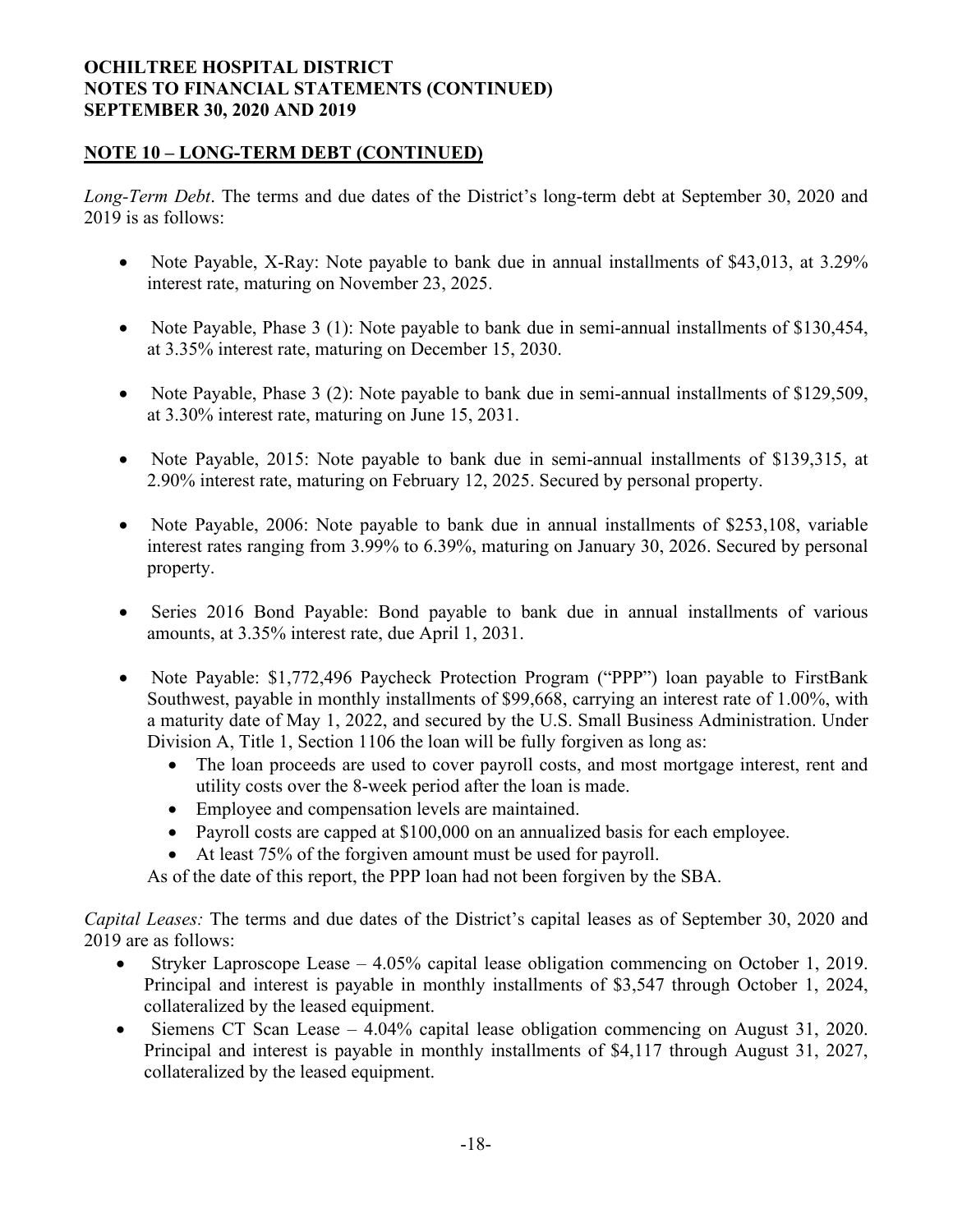#### **NOTE 10 – LONG-TERM DEBT (CONTINUED)**

**Note Payable, X-Ray:** This Public Property Finance Act Contract was entered to finance the purchase of radiology equipment. The note payable is secured by the District's personal property. In accordance with the debt indenture, the following is required:

**Payment Fund:** The District shall establish a payment fund and apply the funds therein to the payment of payments as such payments come due. During 2020, the District maintained a payment fund in accordance with this debt indenture.

**Budget:** The District agrees to prior to adopting a budget for any ensuing fiscal year, it shall place in its proposed budget for such ensuing fiscal year an amount necessary to pay the note payable payments for such ensuing fiscal year. The final budget for each fiscal year shall set aside and appropriate out of Ad Valorem Taxes and other revenues and funds lawfully available an amount sufficient to pay the note payable payments. As of September 30, 2020, the District was in compliance with this debt indenture.

**Note Payable, Phase 3 (1):** This Public Property Finance Act Contract was entered to finance upgrades to the Hospital's physical plant and energy conservation. The note payable is secured by the District's personal property. In accordance with the debt indenture, the following is required:

**Payment Fund:** The District shall establish a payment fund and apply the funds therein to the payment of payments as such payments come due. During 2020, the District maintained a payment fund in accordance with this debt indenture.

**Budget:** The District agrees to prior to adopting a budget for any ensuing fiscal year, it shall place in its proposed budget for such ensuing fiscal year an amount necessary to pay the note payable payments for such ensuing fiscal year. The final budget for each fiscal year shall set aside and appropriate out of Ad Valorem Taxes and other revenues and funds lawfully available an amount sufficient to pay the note payable payments. As of September 30, 2020, the District was in compliance with this debt indenture.

**Note Payable, Phase 3 (2):** This Public Property Finance Act Contract was entered to finance upgrades to the Hospital's physical plant and energy conservation. The note payable is secured by the District's personal property. In accordance with the debt indenture, the following is required:

**Payment Fund:** The District shall establish a payment fund and apply the funds therein to the payment of payments as such payments come due. During 2020, the District maintained a payment fund in accordance with this debt indenture.

**Budget:** The District agrees to prior to adopting a budget for any ensuing fiscal year, it shall place in its proposed budget for such ensuing fiscal year an amount necessary to pay the note payable payments for such ensuing fiscal year. The final budget for each fiscal year shall set aside and appropriate out of Ad Valorem Taxes and other revenues and funds lawfully available an amount sufficient to pay the note payable payments. As of September 30, 2020, the District was in compliance with this debt indenture.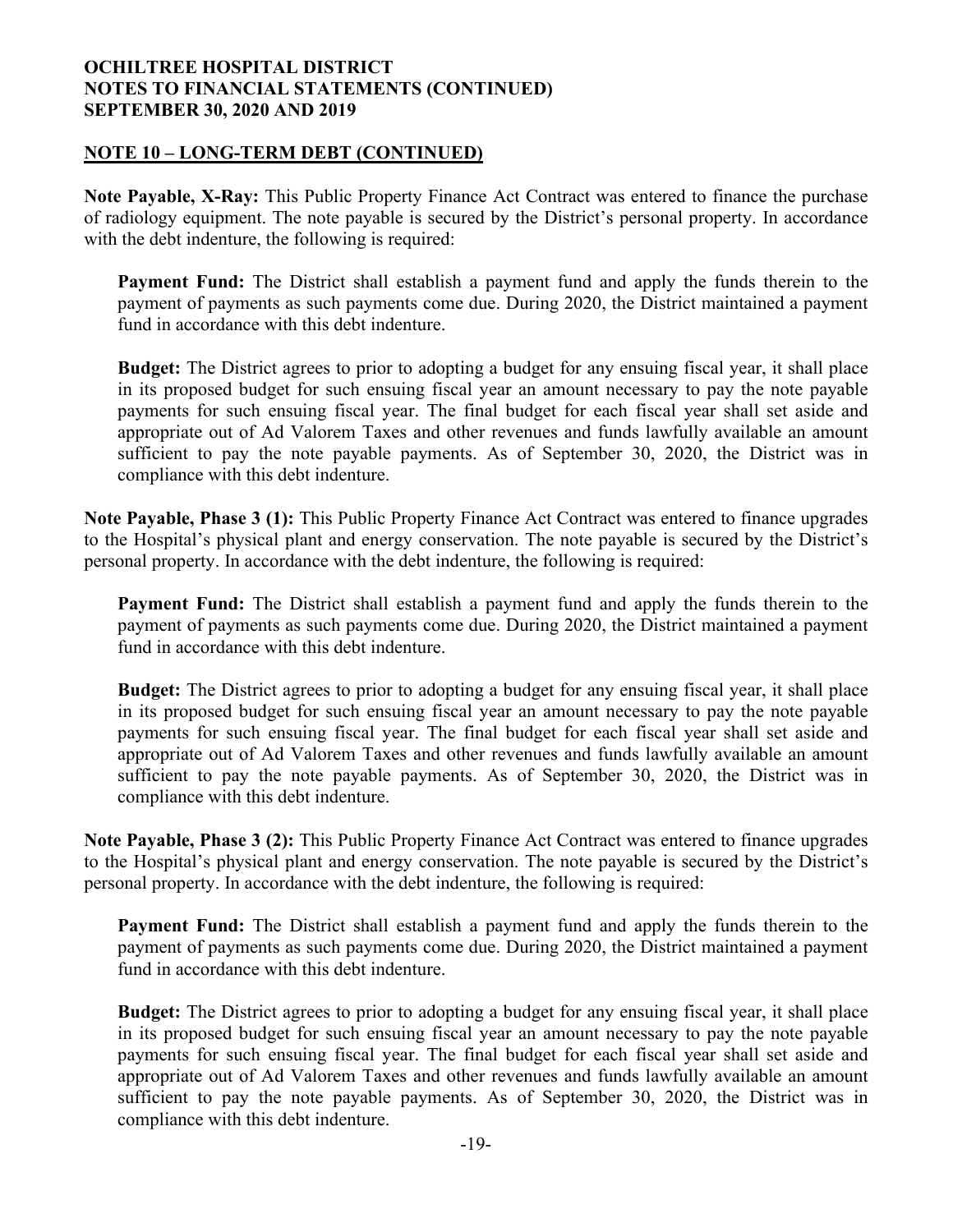#### **NOTE 10 – LONG-TERM DEBT (CONTINUED)**

**Note Payable, 2015:** This Public Property Finance Act Contract was entered to finance upgrades to the Hospital's physical plant and energy conservation. The note payable is secured by the District's personal property. In accordance with the debt indenture, the following is required:

**Payment Fund:** The District shall establish a payment fund and apply the funds therein to the payment of payments as such payments come due. During 2020, the District maintained a payment fund in accordance with this debt indenture.

**Budget:** The District agrees to prior to adopting a budget for any ensuing fiscal year, it shall place in its proposed budget for such ensuing fiscal year an amount necessary to pay the note payable payments for such ensuing fiscal year. The final budget for each fiscal year shall set aside and appropriate out of Ad Valorem Taxes and other revenues and funds lawfully available an amount sufficient to pay the note payable payments. As of September 30, 2020, the District was in compliance with this debt indenture.

**Note Payable, 2006:** This Public Property Finance Act Contract was entered to finance renovations to the Hospital's emergency room. The note payable is secured by the District's personal property. In accordance with the debt indenture, the following is required:

**Revenue Fund:** All funds collected from day-to-day operations by the District shall be deposited into this account. The revenue fund shall be used to pay principal and interest on the note payable. During 2020, the District maintained a revenue fund in accordance with this debt indenture.

**Additional Indebtedness:** The District may incur additional parity debt so long as the District certifies to the lender (a) that it has had a positive cash flow from two of the District's three previous fiscal years and (b) that it has net revenues equal to a minimum debt service coverage ratio of 1.25 to 1.00 for the immediate preceding twelve months. The debt service coverage ratio will use the maximum annual principal and interest due under the note payable and the proposed additional parity debt. As of September 30, 2020, the District's debt service coverage ratio was 2.85 and was in compliance with this debt indenture.

**Audited Financial Statements:** The District agrees to provide audited financial statements, prepared by a Certified Public Accountant, no later than eight months after and as of the end of each fiscal year. The 2019 audit was issued on April 16, 2020.

**Series 2016 Bond Payable:** This Revenue Bond agreement was entered to finance upgrades to the Hospital's physical plant. The note payable is secured by the District's personal property. In accordance with the debt indenture, the following is required:

**Payment Fund:** The District shall establish a payment fund and apply the funds therein to the payment of payments as such payments come due. During 2020, the District maintained a payment fund in accordance with this debt indenture.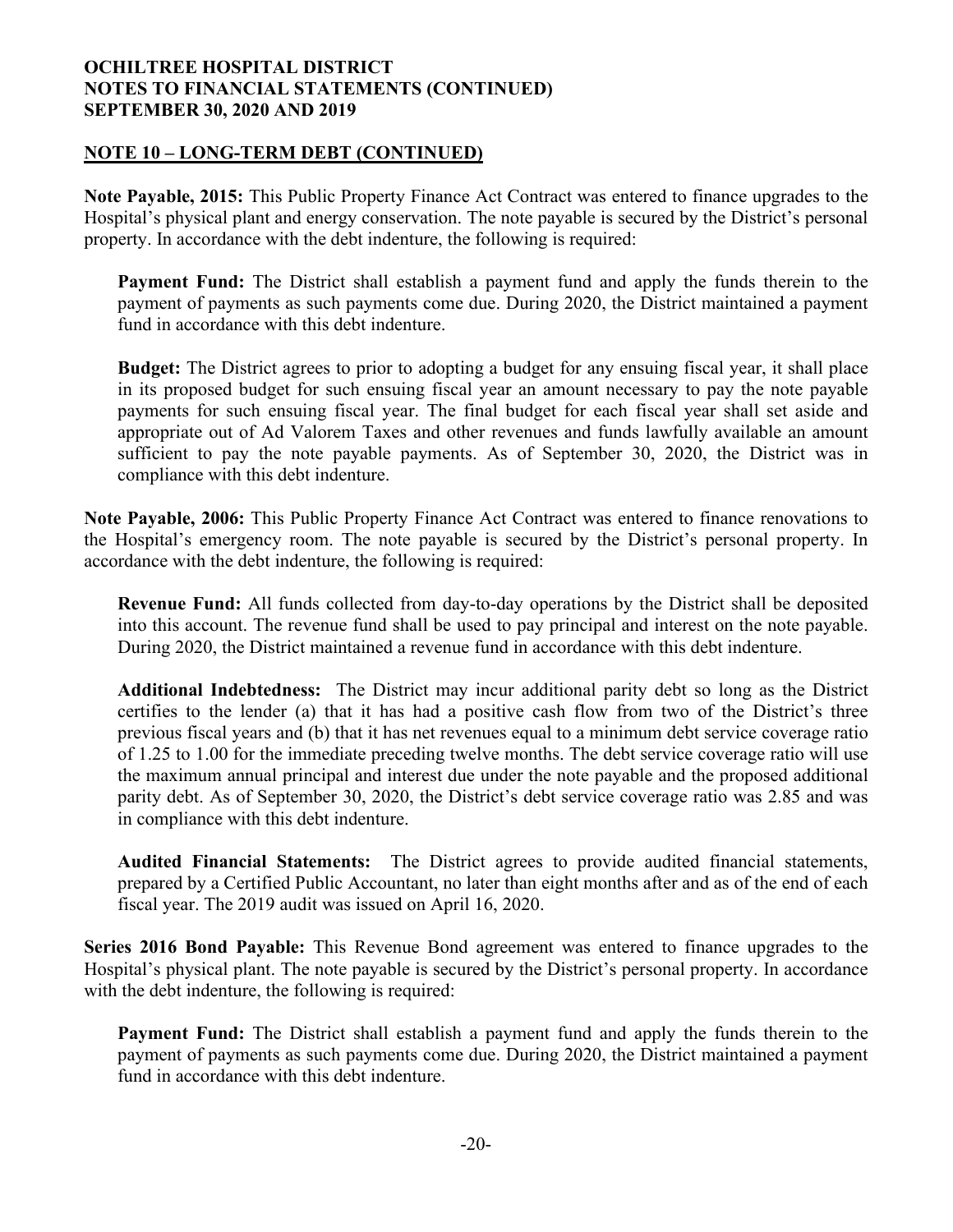# **NOTE 10 – LONG-TERM DEBT (CONTINUED)**

**Pledged Revenues:** The District agrees to collect enough pledged revenues in amount to satisfy the total amount due of principal and interest on the bonds. As well as any other obligation secured by the pledged revenues. As of September 30, 2020, the District was in compliance with this debt indenture.

**Audited Financial Statements:** The District agrees to provide audited financial statements, prepared by a Certified Public Accountant, no later than eight months after and as of the end of each fiscal year. The 2019 audit was issued on April 16, 2020.

| Long-Term Debt      |              |               |              | Capital Lease Obligations |         |          |        |
|---------------------|--------------|---------------|--------------|---------------------------|---------|----------|--------|
| For the Year Ending | Principal    | Interest      | Total        | Principle                 |         | Interest |        |
| September 30,       |              |               |              |                           |         |          |        |
| 2021                | \$2,031,853  | \$<br>352,043 | \$2,383,896  | S                         | 74,987  | S        | 16,982 |
| 2022                | 1,686,234    | 299,499       | 1,985,733    |                           | 78,073  |          | 13,896 |
| 2023                | 1,028,443    | 259,920       | 1,288,363    |                           | 81,286  |          | 10,682 |
| 2024                | 1,067,487    | 220,981       | 1,288,468    |                           | 84,632  |          | 7,337  |
| 2025                | 968,782      | 180,274       | 1,149,056    |                           | 48,434  |          | 4,517  |
| 2026-2030           | 3,594,021    | 382,165       | 3,976,186    |                           | 87,162  |          | 3,411  |
| 2031                | 614,963      | 440,532       | 1,055,495    |                           |         |          |        |
|                     |              |               |              |                           |         |          |        |
| Total               | \$10,991,783 | \$2,135,414   | \$13,127,197 |                           | 454,574 |          | 56,825 |

Scheduled principal and interest repayments on long-term debt are as follows:

The District follows the policy of capitalizing interest as a component of the cost of capital assets constructed for its own use. The amount of interest incurred in 2020 and 2019 was \$375,072 and \$399,803, respectively, all of which was charged to operations.

# **NOTE 11 – SECTION 1115 DEMONSTRATION WAIVER PROGRAM**

**Uncompensated Care –** The District participated in the Section 1115 Demonstration Waiver Program, a program designed to benefit rural community hospitals. This program is facilitated through the District providing an intergovernmental transfer whereby federal matching funds are provided to supplement the District for the shortfall in Medicaid funding. In connection with this program, the District provided intergovernmental transfers of \$140,025 and \$387,139, and received \$424,665 and \$918,028 for the years ended September 30, 2020 and 2019, respectively. The District recognized \$284,640 and \$224,889 in uncompensated care funds for the years ended September 30, 2020 and 2019, respectively. The respective revenue is included within net patient service revenue in the statements of revenues, expenses, and changes in net position.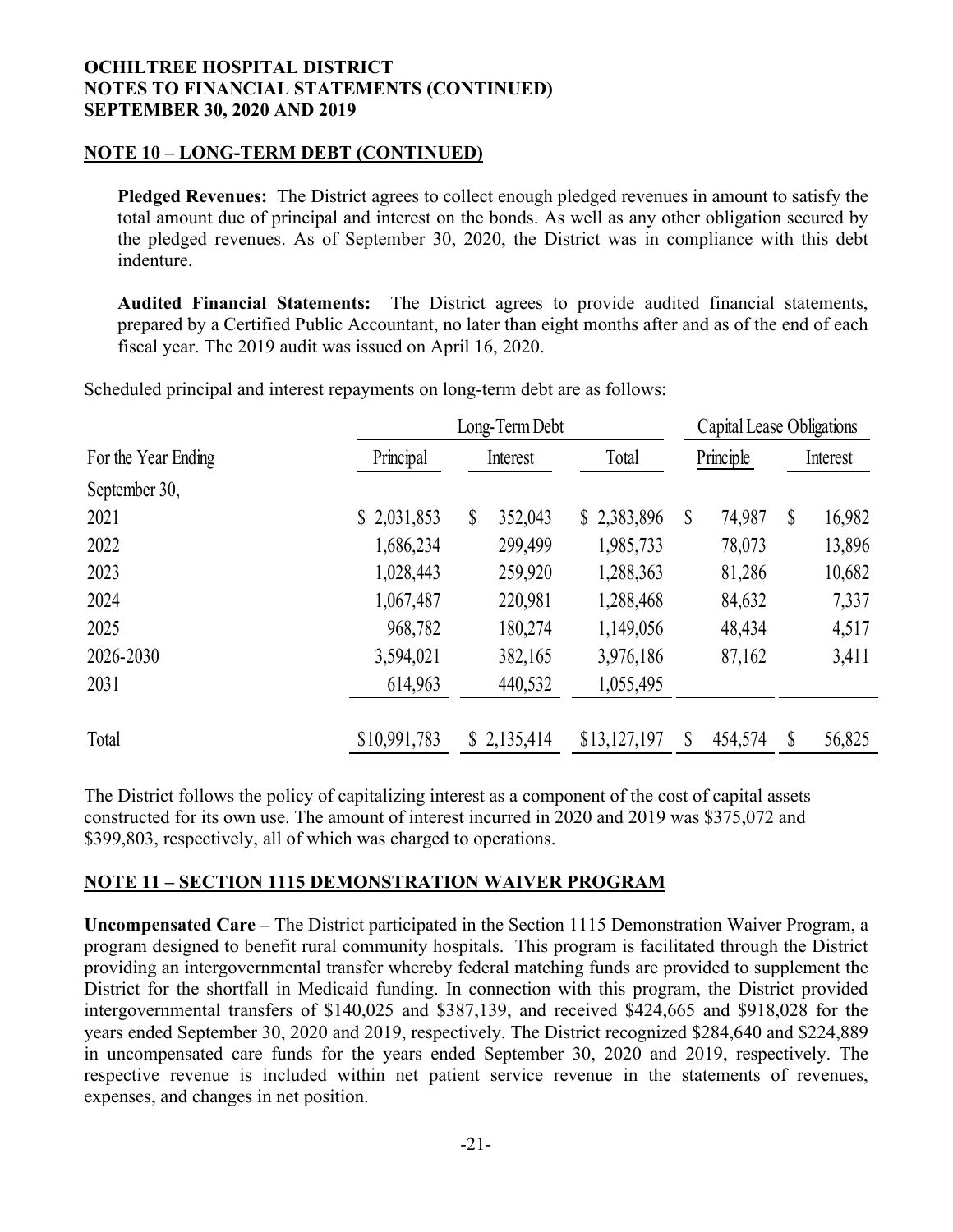## **NOTE 11 – SECTION 1115 DEMONSTRATION WAIVER PROGRAM (CONTINUED)**

**Delivery System Reform Incentive Program –** As part of the Section 1115 Demonstration Waiver Program, the District is eligible to receive incentive payments through the Delivery System Reform Incentive Payment Program (DSRIP). This incentive program is designed to improve the experience of care, improve the health of populations, and containing costs. In connection with this program, the District provided intergovernmental transfers of \$173,775 and \$132,132, and received \$528,030 and \$314,584 for the years ended September 30, 2020 and 2019, respectively. The District recognized \$354,255 and \$182,452 in DSRIP funds for the years ended September 30, 2020 and 2019, respectively. The respective revenue is included within other operating revenue in the statements of revenues, expenses, and changes in net position.

**Uniform Hospital Rate Increase Program** – The District participated in the Uniform Hospital Rate Increase Program ("UHRIP"), a program designed to direct a Medicaid managed care organization ("MCO") to provide a uniform percentage rate increase to hospitals in the MCO's network in a participating service delivery area for the provision of inpatient services, outpatient services, or both. The State of Texas determines eligibility for rate increases by service delivery area and class of hospital. This program is facilitated through the District providing an intergovernmental transfer whereby federal matching funds are provided to supplement the District's shortfall in Medicaid funding. In connection with this program, the District provided intergovernmental transfers of \$155,830 and \$98,860 for the years ended September 30, 2020 and 2019, respectively.

#### **NOTE 12 – MEDICAID DISPROPORTIONATE SHARE**

The Indigent Health Care and Treatment Act, passed by the 69<sup>th</sup> Texas Legislature in 1985, first apportioned funds to the Texas Department of Human Services (DHS) to provide assistance to hospitals providing a disproportionate share (DSH) of inpatient indigent health care. The State of Texas created a mechanism whereby intergovernmental transfers were made between selected district hospitals and county hospitals to generate additional federal matching funds. Hospitals participating in the Medicaid program that meet the conditions of participation and that serve a disproportionate share of low-income patients as defined by state law are eligible for additional reimbursement from the disproportionate share hospital fund. There are direct and implied expectations regarding the purposes of this funding.

The focus of the funds is to benefit the health care needs of the medically indigent, including recipient of Medicaid benefits, those eligible for Medicaid benefits, the uninsured poor, and others for whom the cost of medical and hospital care has exceeded their ability to pay. However, state and federal law offer considerable flexibility to recipient hospitals regarding specific use of the funds.

At September 30, 2020 and 2019, the District also recorded a liability of \$-0- and \$316,445, respectively, for a pay back on a portion of the 2013 disproportionate share funds they received. The District recognized \$538,963 and \$455,953 in disproportionate share revenue for the years ending September 30, 2020 and 2019, respectively. The respective net revenue is included in net patient service revenue in the accompanying statements of revenues, expense, and changes in net position.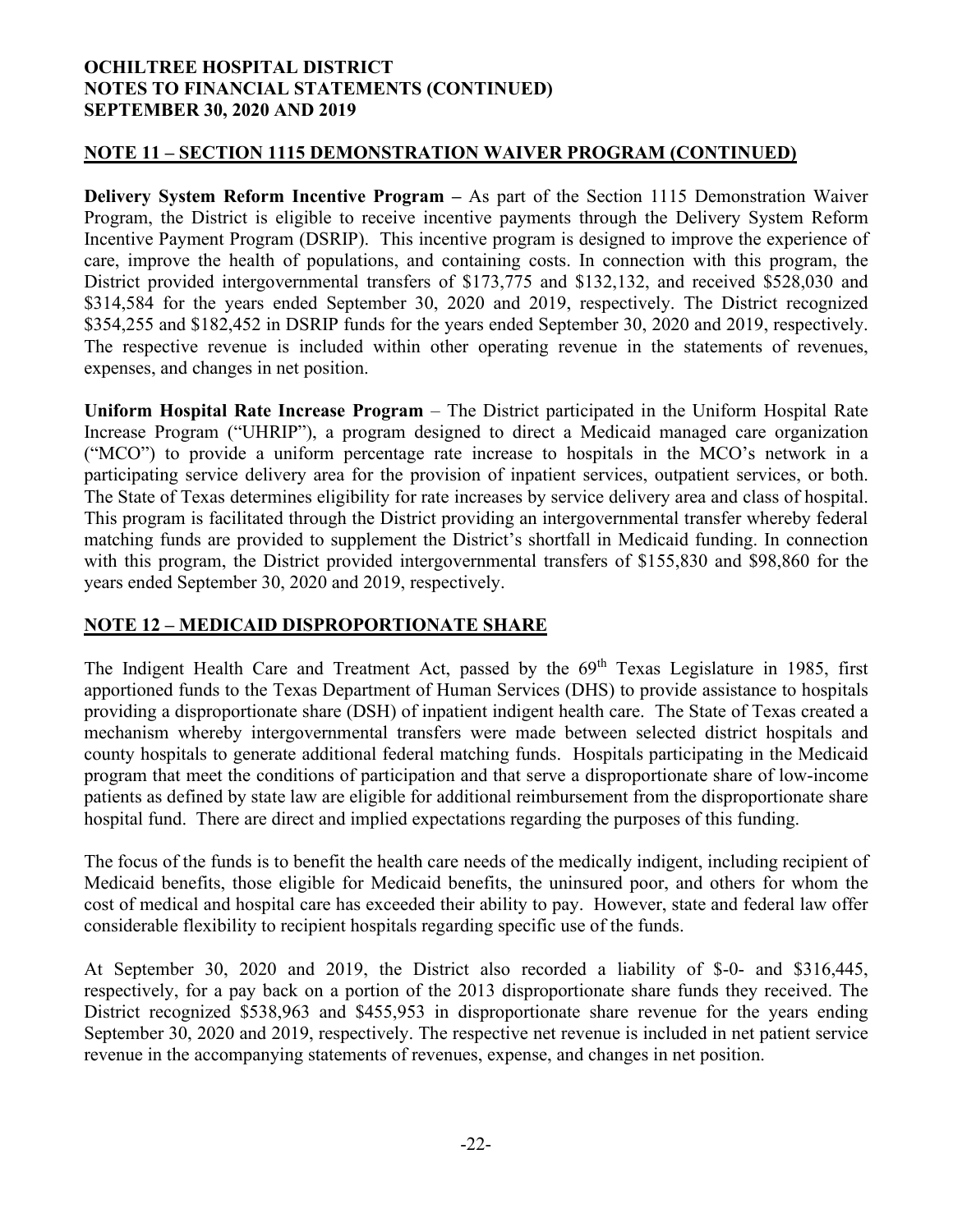# **NOTE 13 - MEDICAL MALPRACTICE CLAIMS**

The District is a unit of government covered by the Texas Tort Claims Acts which, by statute, limits its liability to \$100,000 per person / \$300,000 per occurrence. These limits coincide with the malpractice insurance coverage maintained by the District. Accounting principles generally accepted in the United States of America require a health care provider to accrue the expense of its share of malpractice claim costs, if any for any reported and unreported incidents of potential improper professional service occurring during the year by estimating the probable ultimate costs of the incidents. Based upon the District's claims experience, no such accrual has been made. It is reasonably possible that the estimate could change materially in the near term.

# **NOTE 14 – EMPLOYEE HEALTH CLAIMS**

The District is partially self-insured for health claims of participating employees and dependents up to \$65,000 per individual. Commercial stop-loss insurance coverage is purchased for claims in excess of the individual amount. A provision is accrued for self-insured employee health claims including both claims reported and claims incurred but not yet reported. The accrual is estimated based on consideration of prior claims experience; recently settled claims, frequency of claims, and other economic and social factors. It is reasonably possible that the District's estimate will change by a material amount in the near term. Activity in the District's accrued employee health claims liability during 2020 and 2019 is summarized as follows:

|                                                       | 2020         | 2019         |  |  |
|-------------------------------------------------------|--------------|--------------|--|--|
| Balance, Beginning of Year                            | 150,000<br>S | 150,000<br>S |  |  |
| Current Year Claims Incurred and Changes in Estimates |              |              |  |  |
| for Claims Incurred in Prior Years                    | 2,810,490    | 2,372,408    |  |  |
| Claims and Expenses Paid                              | (2,680,490)  | (2,372,408)  |  |  |
| Balance, End of Year                                  | 280,000      | 150,000      |  |  |

#### **NOTE 15 – EMPLOYEE BENEFITS**

The District has a profit sharing plan, known as the Ochiltree General Hospital Profit Sharing Plan (the "Plan"). Effective January 1, 2016, the District entered into a restatement agreement for the Plan which is administered by Pacific Life. The Plan provides retirement benefits to plan members and their beneficiaries. Under the Plan, all full-time employees with one year of service are eligible to participate. All eligible employees may enter the Plan quarterly beginning August 1 and the same day of the month occurring in each successive three month period. The District contributions to the Plan shall be discretionary, but not limited to profits. The employees shall become vested in the District's contribution at the rates of 10% after the first year, 20% after the second year, 30% after the third year, 40% after the fourth year, 60% after the fifth year, 80% after the sixth year, and 100% after the seventh year. The number of plan members during fiscal years September 30, 2020 and 2019 were 116 and 106, respectively. Employees do not contribute to the plan.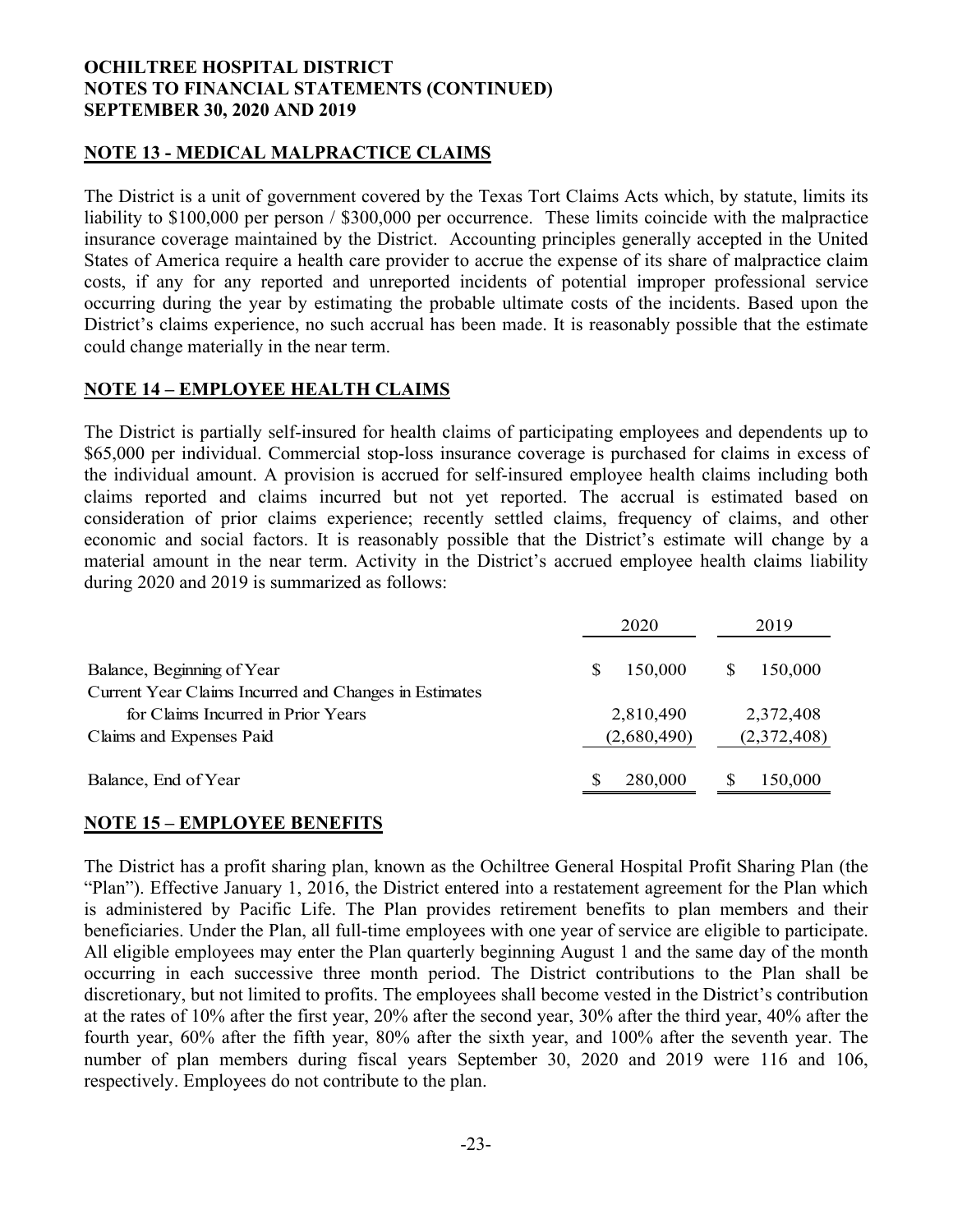## **NOTE 15 – EMPLOYEE BENEFITS (CONTINUED)**

Pension expense is recorded for the amount for the District's contributions. Contribution rates for the District expressed as a percentage of covered payrolls were 5% and 6% for 2020 and 2019, respectively. Contributions made by the District aggregated \$531,766 and \$446,166 during 2020 and 2019, respectively.

## **NOTE 16 - COMMITMENTS AND CONTINGENCIES**

**Litigation –** The District is from time-to-time subject to claims and suits for other damages, including damages for personal injuries to patients and others, most of which are covered as to risk and amount. In the opinion of management, the ultimate resolution of any pending legal proceedings will not have a material effect on the District's financial position or results of operations.

**Capital Construction** – The District is in continued litigation with the construction company originally contracted to perform the retrofit projects. Management had concerns with the quality of the construction and has withheld payments to the construction company. As of the reporting date, the litigation settlement has been reached and the outstanding liability of \$345,575 was paid during 2019.

**Texas Medicaid 1115 Healthcare Transformation Waiver Recoupment Liability** – During 2017, several hospitals filed a lawsuit against the federal government challenging the rule calculating disproportionate share (DSH) and uncompensated care (UC) payments. The hospitals claimed the rule's definition of "costs incurred" was contrary to the Medicaid Act. The main issue is whether payments made by Medicare and private insurers should be subtracted from a hospital's "costs incurred" in the calculation of the Medicaid Hospital Specific Limit (HSL). In August 2019, the D.C. Circuit reinstated the 2017 Final Rule as adopted by the Centers for Medicare and Medicaid Services. As a result, the HSL was subsequently recalculated, resulting in numerous hospitals receiving DSH and UC funds in excess of the calculated limit during demonstration year 7 and demonstration year 8. Consequently, management has recorded an estimate for the anticipated recoupment of DSH and UC funds at September 30, 2020 and 2019. At September 30, 2020 and 2019, management recorded an estimated recoupment liability of \$306,000.

# **NOTE 17 – RELATED PARTY TRANSACTIONS**

The District's deposit accounts amounting to approximately \$22.2 million were held at a local bank where a board of director member serves as an officer. This relationship has been fully disclosed under the District's conflict of interest policy.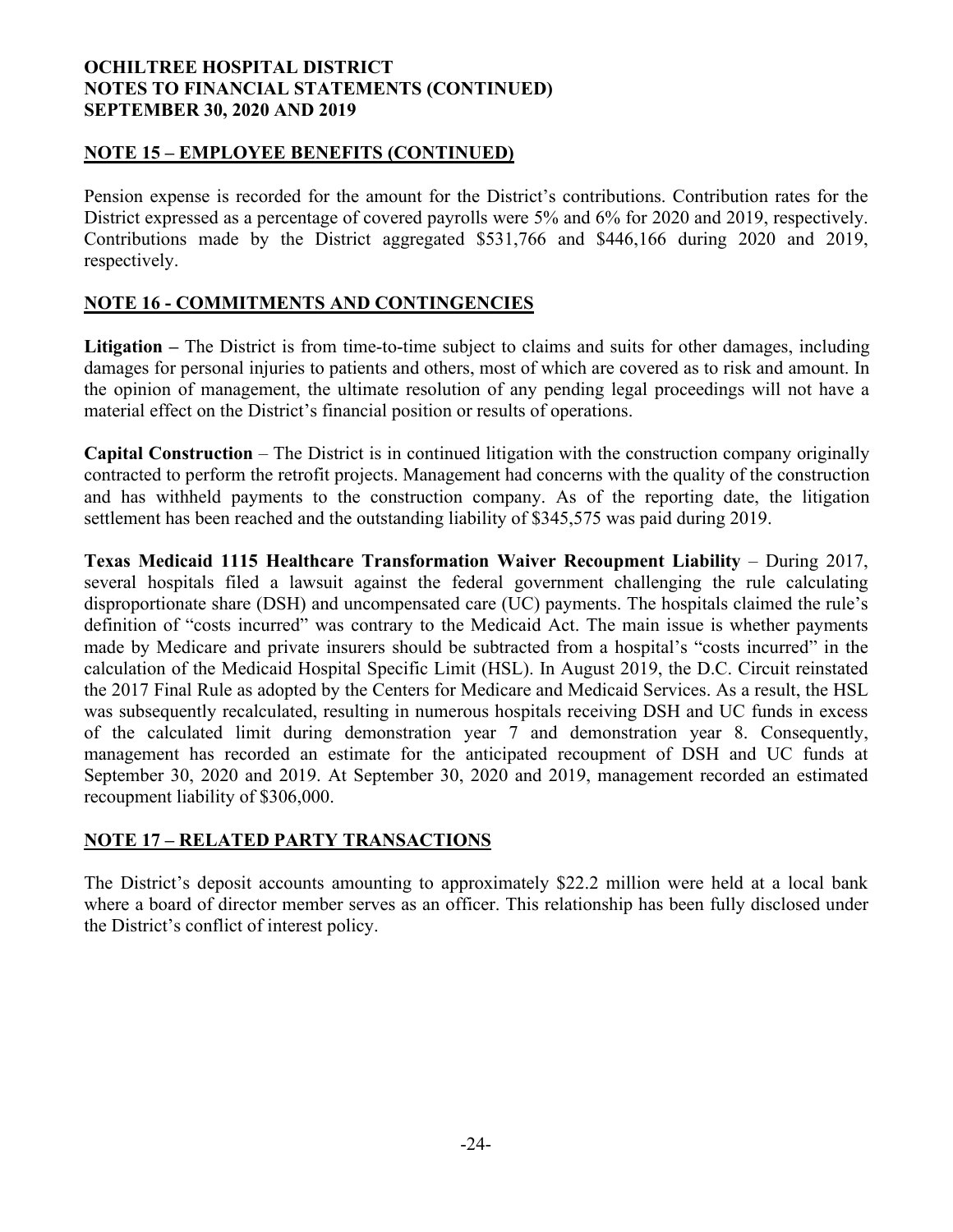#### **NOTE 18 – CARES ACT PROVIDER RELIEF FUNDS**

The Coronavirus Aid, Relief, and Economic Security ("CARES") Act (P.L. 116-136), the Paycheck Protection Program and Health Care Enhancement Act (P.L. 116-139), and the Coronavirus Response and Relief Supplemental Appropriations Act (P.L. 116-123) appropriated funds to reimburse eligible healthcare providers for healthcare related expenses or lost revenues attributable to coronavirus. These funds were distributed by the Health Resources and Services Administration ("HRSA") through the Provider Relief Fund ("PRF") program. The District received relief funds through Phase 1-3 stimulus payments and targeted distributions such as Rural Distribution, and Allocation for Skilled Nursing Facilities ("SNF"). Recipients of these funds agreed to Terms and Conditions, which require compliance with reporting requirements as specified by the Secretary of Health and Human Services in program instructions.

- **Stimulus Phases 1-3** By accepting the Relief Funds, the District must maintain compliance with the Secretary's terms and conditions, including but not limited to, using the Relief Funds to prevent, prepare for, and respond to coronavirus, and shall reimburse the District only for health care related expenses or lost revenues that are attributable to coronavirus. The District's commitment to full compliance with all terms and conditions is material to the Secretary's decision to disburse these funds. Non-compliance with any terms and conditions is grounds for the secretary to recoup some or all of the payment made from the Relief Fund. The District received stimulus funds in the amount of \$3,785,076 for the year ended September 30, 2020.
- **Rural Health Clinic Testing** The Department of Health and Human Services distributed funds received from the Public Health and Social Services Emergency Fund, as appropriated in P.L. 116-139 ("Rural Testing Relief Fund"). In connection with this program, the District received \$98,923 in Rural Testing Relief Funds for the year ended September 30, 2020. The District is to use the funding reimburse for COVID-19 testing requirements, including purchasing supplies (such as test kits and other testing supplies).

In accordance with the Department of Health and Human Services Post-Payment Notice of Reporting Requirements released June 11, 2021, the recipients must submit their use of PRF payments by reporting healthcare related expenses attributable to coronavirus that another source has not reimbursed then applying actual patient care lost revenues to the remaining funds. The period of availability of funds is based on the date the payment is received. Funds received between April 10 through June 30, 2020 must be fully expended by June 20, 2021, and fund received between July 1 through December 31, 2020 must be fully expended by December 31, 2021. If recipients do not expend PRF funds in full by these deadlines towards expenses attributable to coronavirus but not reimbursed by other sources, and/or lost revenues, the funds may become subject to recoupment.

For the year ended September 30, 2020, the District received \$3,883,999 in total COVID-19 provider relief funds, had \$3,496,219 in expenses attributable to coronavirus not reimbursed by other sources, and \$-0- in lost revenues. The District currently has \$387,781 of unused funds recorded within deferred inflows of resources in the statements of net position. Additionally, the District recognized revenue of \$3,496,217 for the year ended September 30, 2020. The respective revenue is included within nonoperating revenues in the accompanying statements of revenues, expenses and changes in net position.